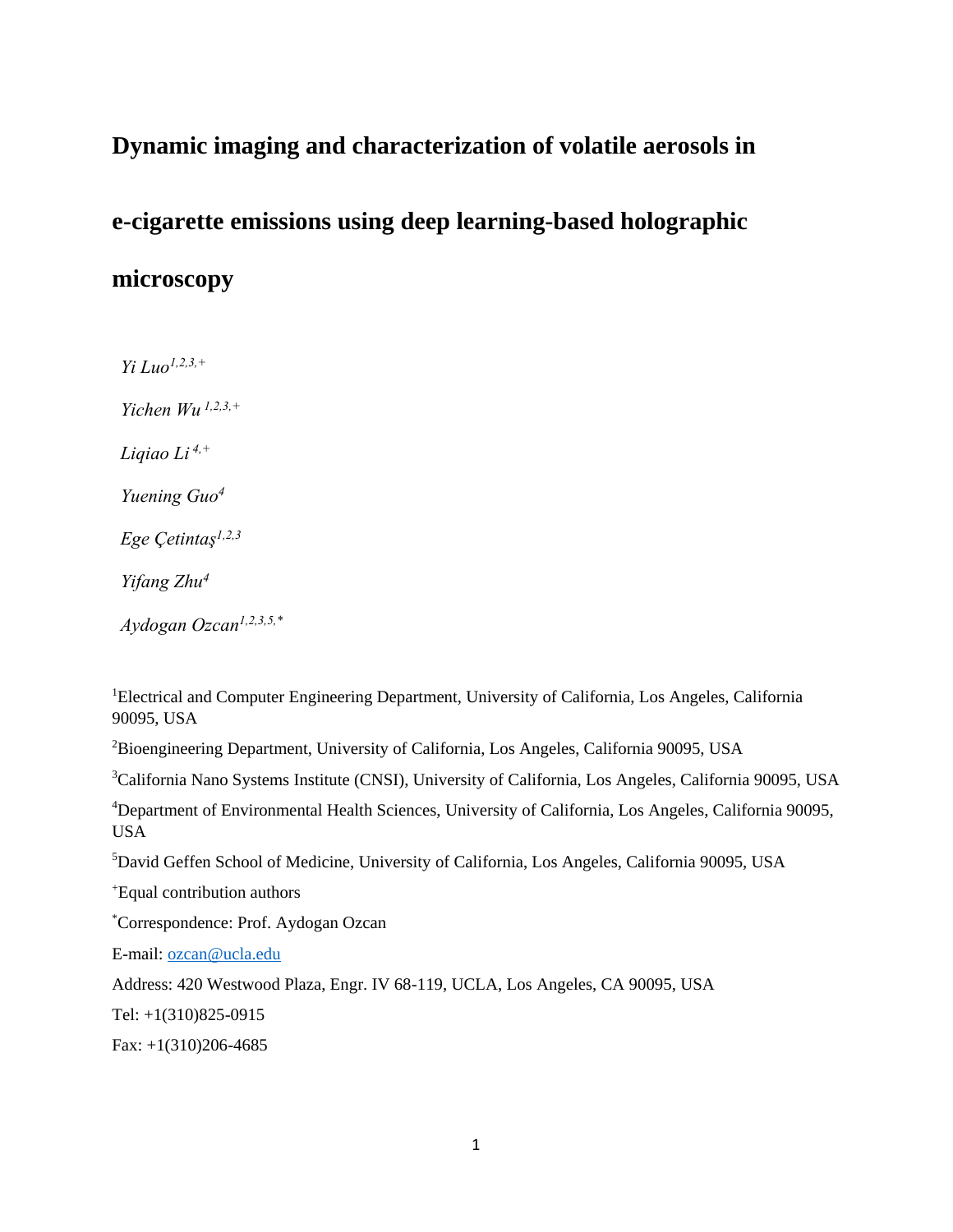### **Abstract**

Various volatile aerosols have been associated with adverse health effects; however, characterization of these aerosols is challenging due to their dynamic nature. Here we present a method that directly measures the volatility of particulate matter (PM) using computational microscopy and deep learning. This method was applied to aerosols generated by electronic cigarettes (e-cigs), which vaporize a liquid mixture (e-liquid) that mainly consists of propylene glycol (PG), vegetable glycerin (VG), nicotine, and flavoring compounds. E-cig generated aerosols were recorded by a field-portable computational microscope, using an impaction-based air sampler. A lensless digital holographic microscope inside this mobile device continuously records the inline holograms of the collected particles. A deep learning-based algorithm is used to automatically reconstruct the microscopic images of e-cig generated particles from their holograms, and rapidly quantify their volatility. To evaluate the effects of e-liquid composition on aerosol dynamics, we measured the volatility of the particles generated by flavorless, nicotine-free e-liquids with various PG/VG volumetric ratios, revealing a negative correlation between the particles' volatility and the volumetric ratio of VG in the e-liquid. For a given PG/VG composition, the addition of nicotine dominated the evaporation dynamics of the e-cig aerosol and the aforementioned negative correlation was no longer observed. We also revealed that flavoring additives in e-liquids significantly decrease the volatility of e-cig aerosol. The presented holographic volatility measurement technique and the associated mobile device might provide new insights on the volatility of e-cig generated particles and can be applied to characterize various volatile PM.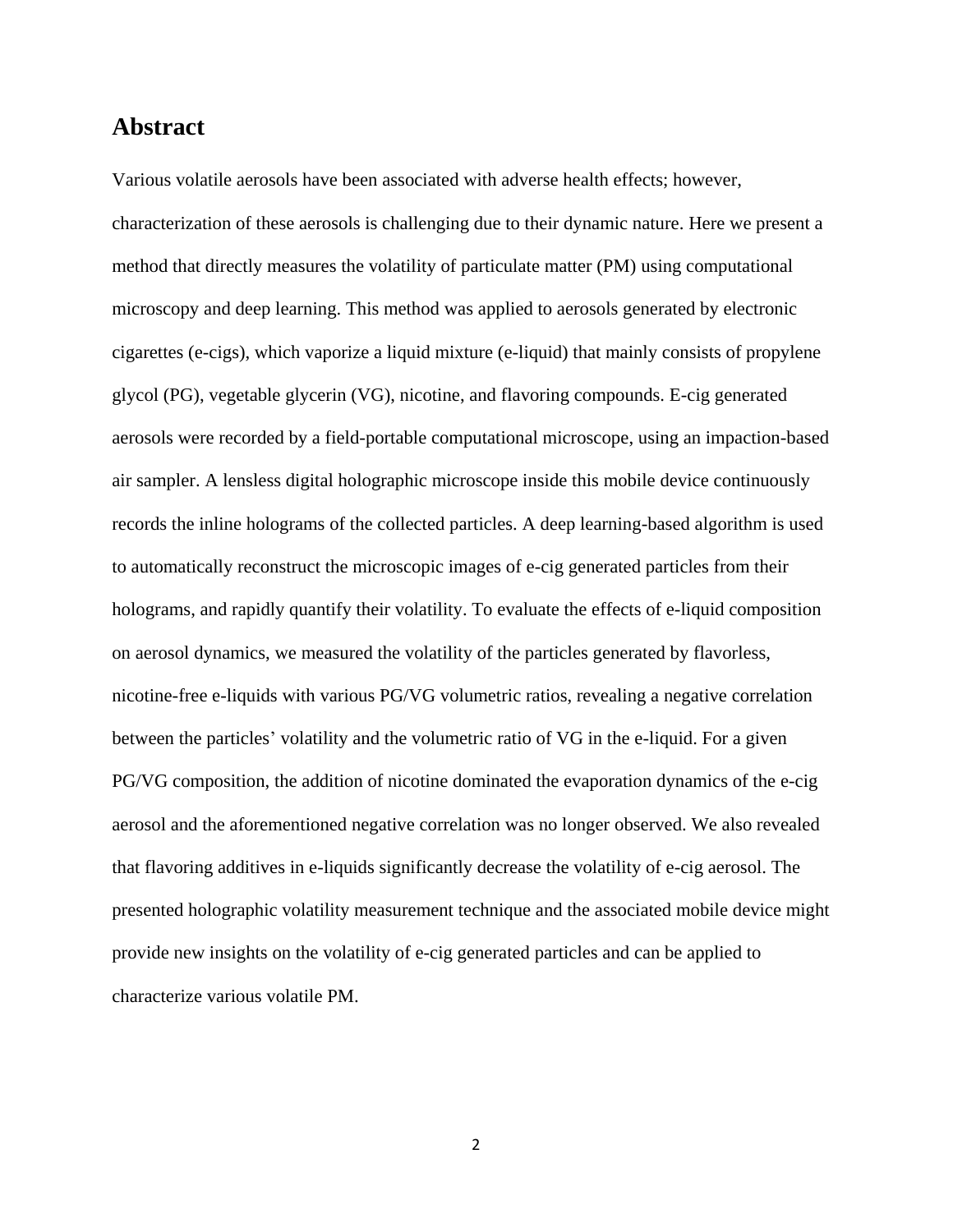### **Introduction**

Exposure to particulate matter (PM) has been associated with various adverse health effects in epidemiological studies<sup>1,2</sup>; some of these particles contain a large fraction of volatile or semivolatile materials, such as emissions generated by cooking<sup>3</sup>, vehicles<sup>4</sup>, and usage of tobacco products<sup>5,6</sup>. Since the particle dynamics-related information derived from non-volatile aerosols cannot be applied to volatile or semi-volatile emission sources, there is a need to better understand and measure PM volatility and related dynamic behaviour for assessing their exposure and potential health impact.

The dynamic evaporation of a volatile particle raised enduring research interest that can be traced back to the 19<sup>th</sup> century<sup>7</sup>. Thermal denuders were used as a potential candidate, providing inline saturation pressure measurements, especially in aerosol studies<sup>4,8,9</sup>. A thermal denuder compares particle size distribution and concentration of a cloud of volatile particles before and after they evaporate under precise control of the heating temperature and time. Thermal dynamic models are used to map differences in particle number and size distribution to the physical parameters of volatile particles. Unfortunately, such models are still missing for aerosols that have complex chemical compositions<sup>10</sup>. Another way of measuring a particle's volatility is to image its geometrical/structural change when it is sitting on a transparent substrate<sup>7,11</sup>. However, these earlier methods are used to measure relatively large particles that have a footprint on the order of square-millimeters, and suffer from extremely low throughput.

Here we report a high-throughput volatile particle measurement system that is based on computational inline holography and deep learning (Fig. 1), which was applied for dynamic imaging and characterization of volatile aerosols created by electronic cigarettes (e-cigs). An impactor-based portable air quality monitoring device<sup>12</sup> was used to sample aerosols onto a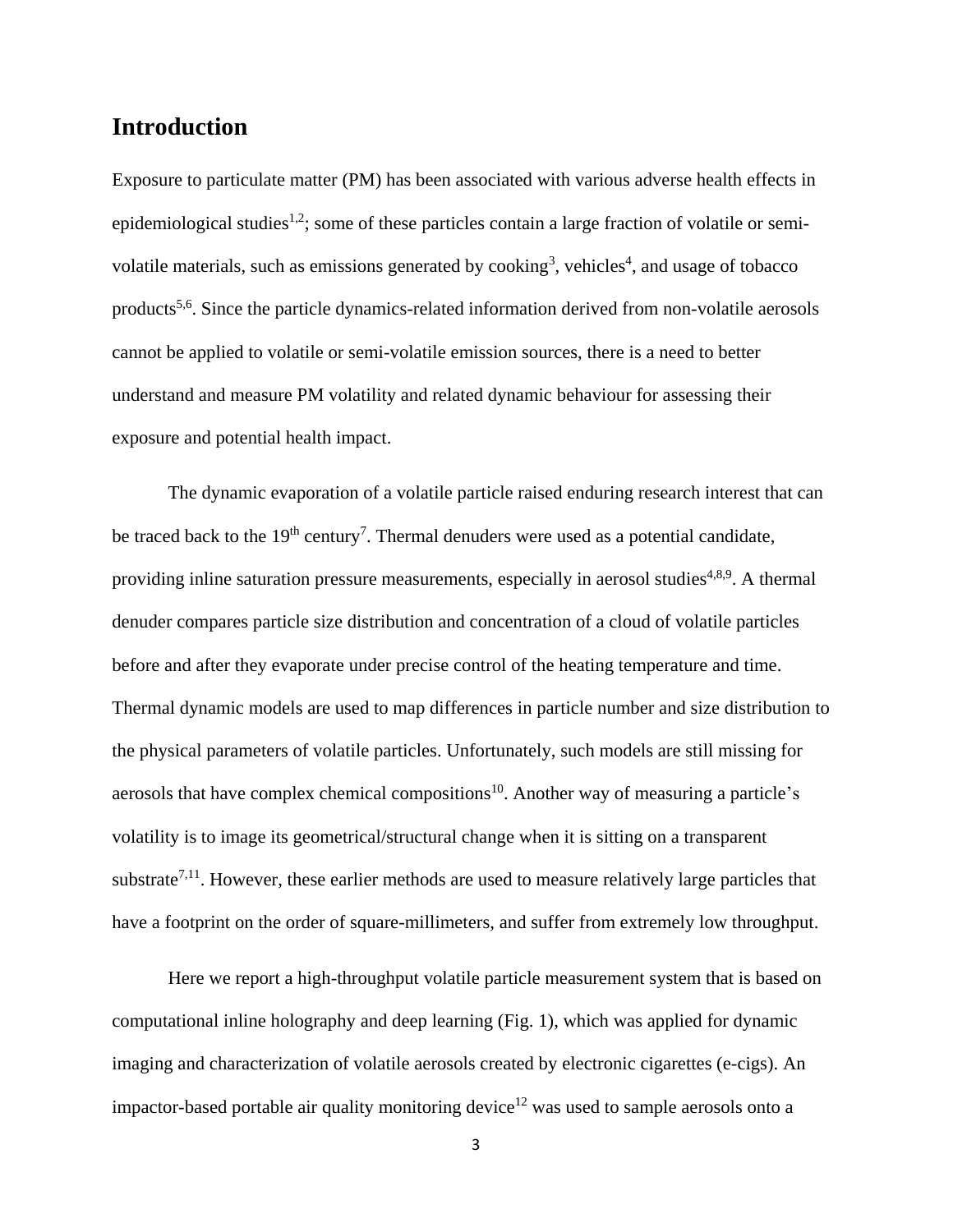transparent sticky sampling pad, at a throughput of 13 L/min. Time-lapsed inline holograms of the sampled particles (typically more than ten thousand particles per experiment) were recorded at 2 frames per second (fps) across a field-of-view of 4 mm<sup>2</sup>. A deep neural network<sup>13</sup> was used to reconstruct the acquired inline holograms, revealing the phase and amplitude image of each particle as a function of time, which was further processed to measure its volatility. This system was applied to characterize e-cig generated aerosols, which are highly dynamic<sup>14–16</sup> due to the volatile materials used in e-cig liquid mixtures (e-liquids).

E-cigs have gained worldwide attention, primarily due to their unprecedented popularity among never-smoking adolescents and young adults over the last decade  $17-20$ . The use of an e-cig (or *vaping*) generates an inhalable aerosol by heating and vaporizing an e-liquid, which typically uses propylene glycol (PG) and vegetable glycerin (VG) as the solvents to dilute nicotine and flavoring compounds. Many previous studies have reported the potential adverse health effects and toxicity of e-cig aerosols  $2^{1-26}$ . The recent outbreak of e-cig or vaping product use-associated lung injury (EVALI) has particularly raised public health concerns<sup>27–29</sup>. Previously, Li *et al.*<sup>30</sup> reported that the PG/VG ratio and the addition of nicotine in the e-liquid changed the particle loss rates based on the slope of the log-normalized PM concentrations, suggesting that the evaporative properties may be linked to the constituents of the e-liquid. However, this traditional method was relatively time-consuming and indirect since the particle loss rate estimation could not directly provide the volatility information.

In this work, we used a holographic mobile imaging device to measure the volatility of aerosols generated by different e-liquid compositions using a customized puffing machine to validate the effects of e-liquid composition on aerosol volatility at the micro-scale. Our experimental results revealed a negative correlation between the e-cig aerosol's volatility and the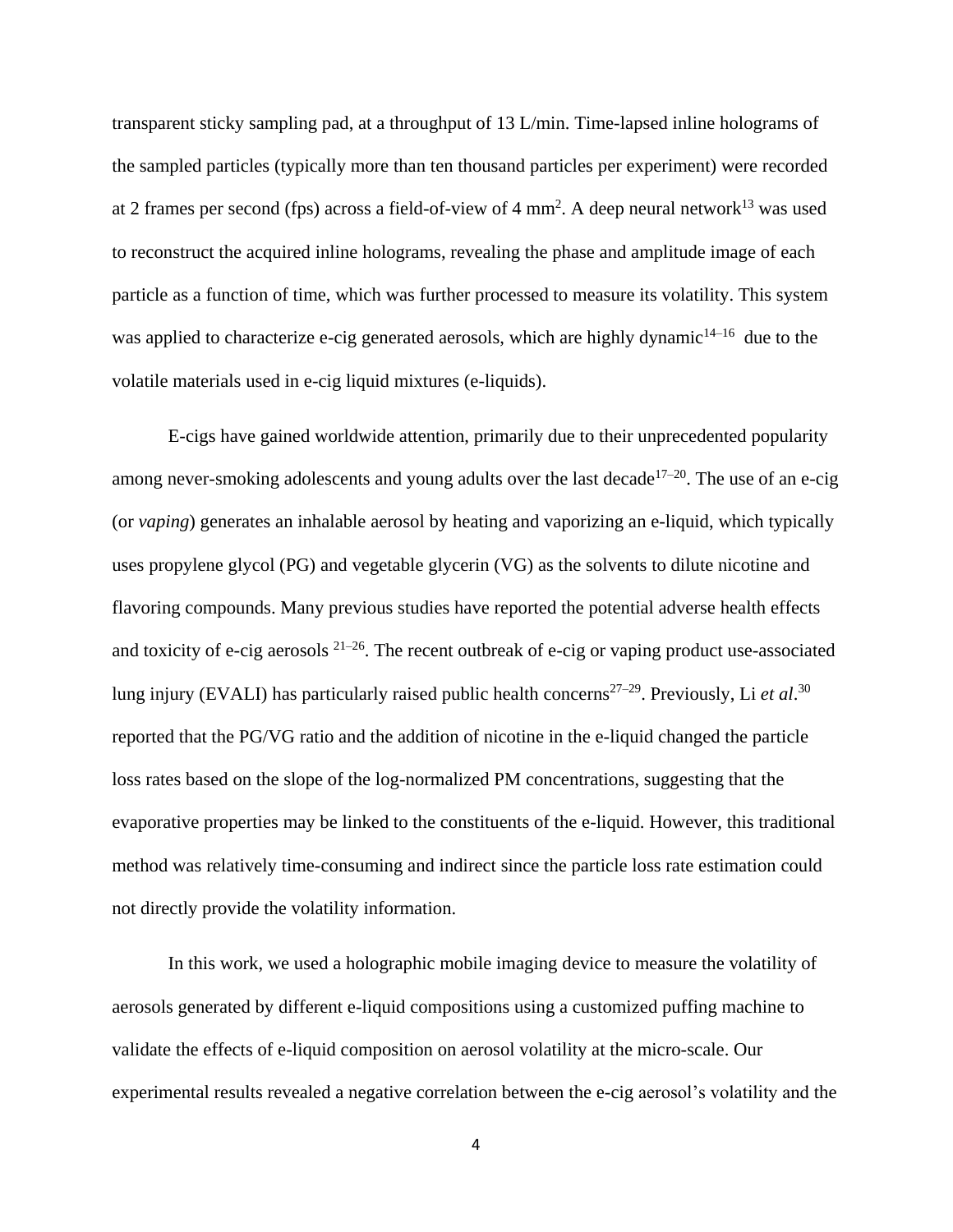volumetric ratio of VG in nicotine-free e-liquids. The addition of other chemical, e.g., nicotine and flavoring chemicals, introduced significant changes in the observed volatility patterns. Nicotine was found to dominate the evaporation dynamics of e-cig emission and overwhelm the impact of VG volumetric ratio. The addition of flavoring chemicals into the e-liquids also significantly decreased the volatility of e-cig generated aerosols. The presented holographic volatility measurement technique with its mobile interface provides direct and high-throughput quantification of the volatility of e-cig generated aerosols, and can be broadly applied to rapidly characterize various volatile PM.

### **Results and Discussion**

# **Real-time imaging and quantification of e-cig generated particles for different e-liquid compositions**

To investigate the impact of e-liquid composition on e-cig generated aerosol volatility, we created aerosols using a customized puffing machine mimicking human vaping (see Figs. 1(a-b) and the Methods section for details). An Aerodynamic Particle Sizer (APS) and a Condensation Particle Counter (CPC) were used to provide independent measurements of the particle size distribution and the particle number concentration (PNC), respectively. The e-cig generated aerosol was also imaged with a holographic PM monitoring device (termed c-Air) which was used to quantify its volatility, particle by particle. In c-Air, aerosols were collected using an impactor operating under a flow rate of 13 L/min. Particles captured by the impactor land on top of a transparent sticky pad, and time-lapsed inline holograms of the captured particles are recorded at 2 fps. After the air sampling is complete  $(\sim 180 \text{ s})$ , an additional 360 holographic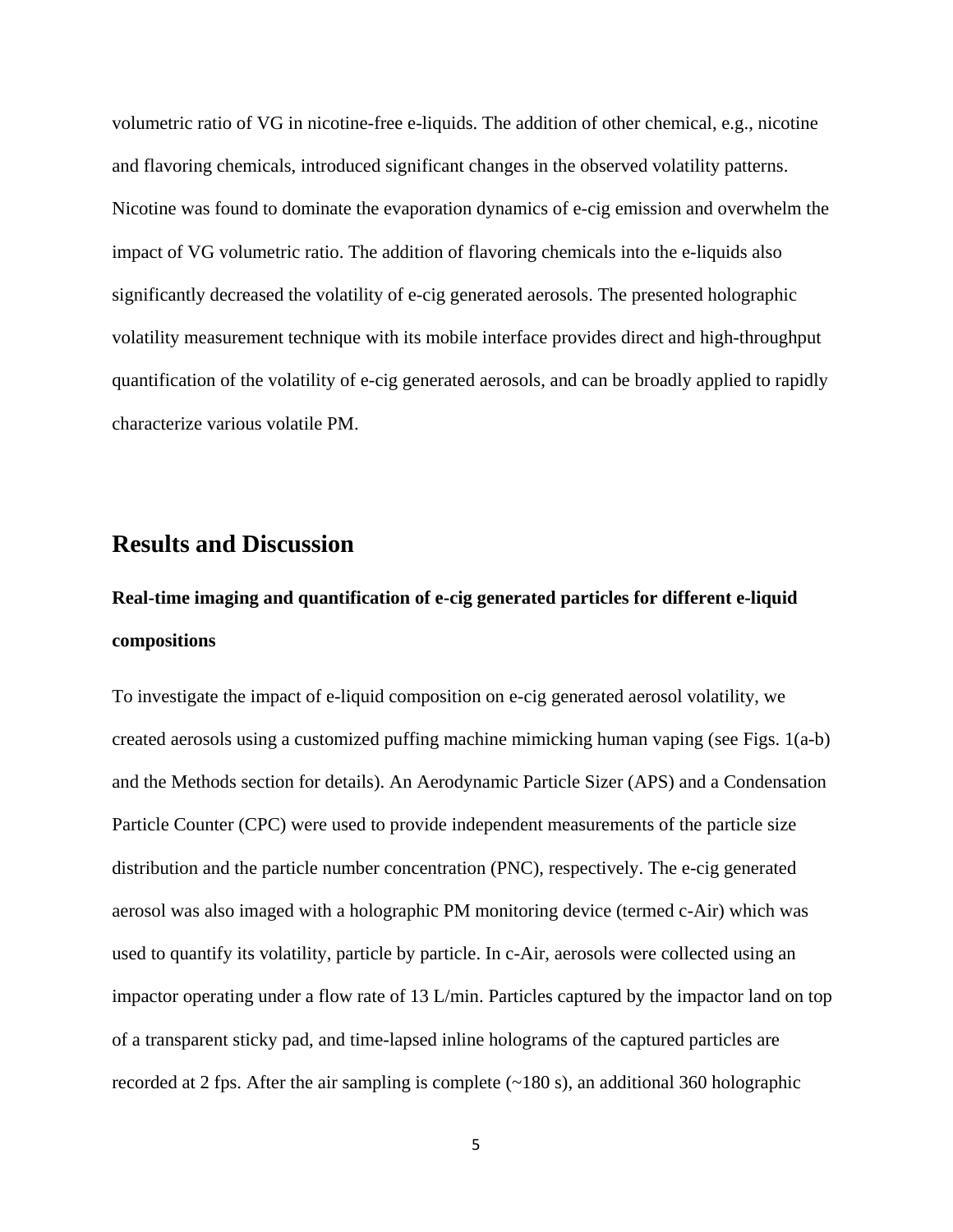frames were acquired at the same frame rate, to sample the evaporation process of the captured volatile particles. A deep neural network<sup>13</sup> was used to perform auto-focusing and phase recovery to generate the phase and amplitude images of all the collected particles as a function of time (see Methods section for details). The acquired holographic image sequence of every detected particle (e.g., Fig  $1(d)$ ) was then cropped out to determine the volatility per particle, covering a sample field-of-view of 4 mm<sup>2</sup>. The volatility of a sessile droplet landing on a substrate can be described by the decay rate of the contact angle  $(\theta)$  between its edge and the substrate<sup>11,31</sup>. Therefore, using these holographic images, the change in the contact angle of each particle with respect to the substrate was extracted as a function of time (*t*) using the reconstructed phase channel (see Methods section for details). The contact angle decay rate  $K_i$  $\text{(rad/s)}$  of each detected particle *i* was fitted using a linear model, i.e.,

$$
\theta_i(t) = \theta_{i0} - K_i \cdot t \tag{1}
$$

For each e-liquid sample, three independent measurements were conducted and *n* different particles (typically  $n > 10,000$  per measurement) were collected and analyzed. Measured angle decay rates for each particle  $(K_1 ... K_n)$  were fit to a Gaussian distribution, and the mean value of the fitted Gaussian distribution was treated as the calculated volatility constant  $K$  across all the measured particles.

Based on this analysis, PM volatility statistics and size distribution measurements for homemade and commercial e-liquids with varying PG/VG ratios are reported in Fig. 2 and Supplementary Table S1. As the PG/VG ratio of homemade (or commercial) e-liquid decreased from 70/30 to 0/100, the measured volatility constant K decreased from  $0.058\pm0.0002$  rad/s  $(0.050\pm0.002 \text{ rad/s})$  to  $0.038\pm0.0023 \text{ rad/s}$   $(0.043\pm0.001 \text{ rad/s})$ . For the homemade e-liquids,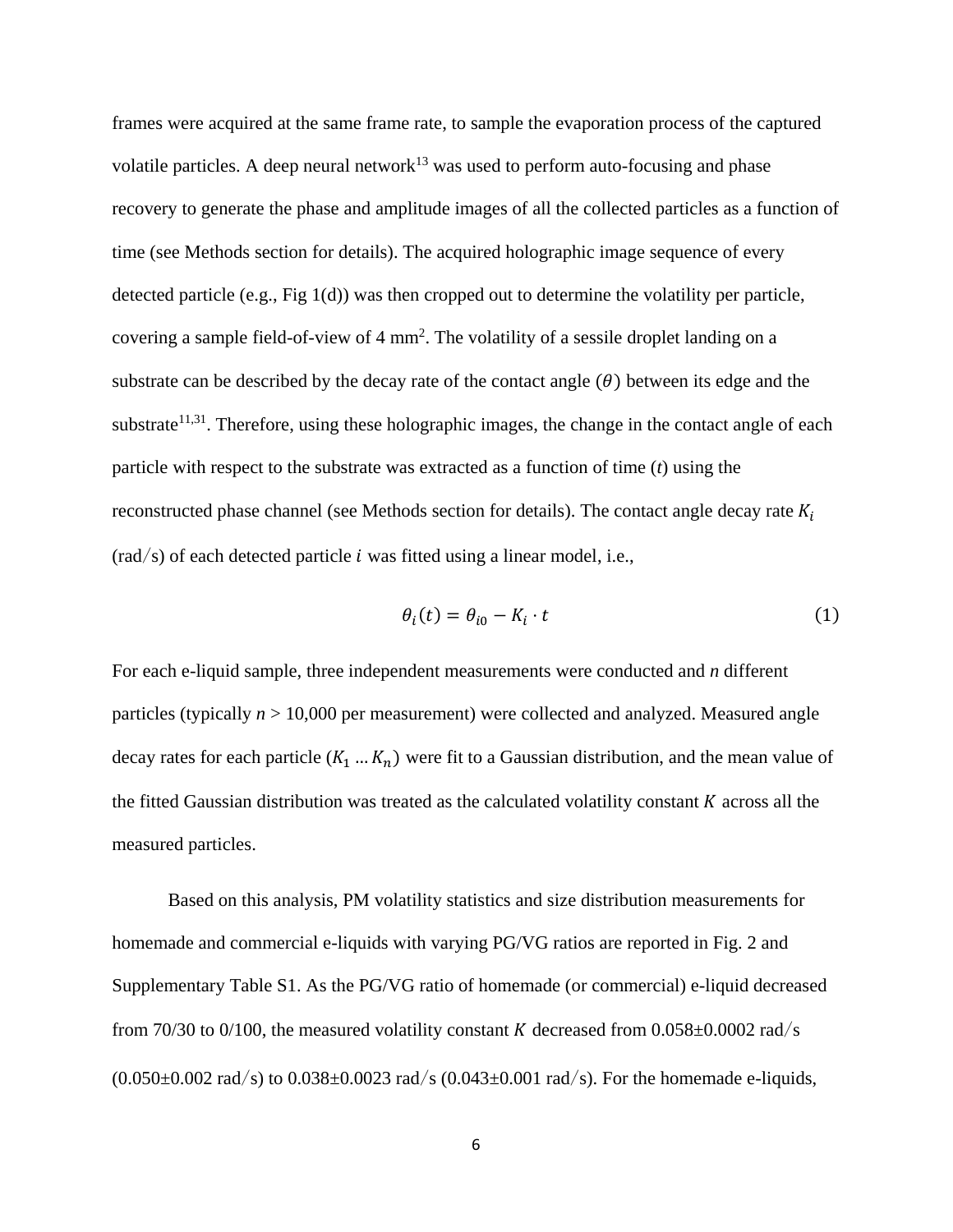we found that the volatility constant is negatively correlated with the volumetric ratio of VG within the e-liquid ( $p<0.05$ ) except for the case of PG/VG = 100/0, suggesting that e-cig generated particles become less volatile as the proportion of VG increases in the e-liquid. This might be due to the fact that VG has substantially lower vapor pressure than PG (i.e.,  $P_{sat (VG)} \approx$ 20 Pa while  $P_{sat (PG)} \approx 0.1$  Pa at standard conditions), and this may lower the volatility of e-cig aerosols as the PG/VG ratio is reduced, in accordance with the Raoult's law.

It is also noteworthy to mention that the volatility of aerosols produced from pure PG may be considerably underestimated in our measurements at 2 fps because of its fast-evaporating nature. As required by the sampling protocol of this study, the generated particles underwent a mixing and dilution process in the test chamber for  $\sim$ 26-30 s before they are sampled by c-Air (see Methods section). As a result, the pure-PG particles that were captured and processed by c-Air were substantially lower in count. The PNC generated from pure PG was 1 to 2 orders of magnitude lower than other combinations of PG and VG, under the same particle generation protocol, i.e., a single puff of the e-cig; see Figure 2 (a). In accordance with our observations, PG generated aerosols were previously reported to have higher particle loss rates due to their fast evaporating nature compared to other e-liquid compositions<sup>30</sup>.

c-Air volatility measurements can also be compared against the PNC and particle size distributions that were simultaneously recorded for each sample (see Figs. 2(a-b)). As the PG/VG ratio shifted from 100/0 to 50/50, PNC inside the test chamber increased by more than 2 order of magnitudes (e.g., for homemade liquids from  $435 \pm 124$  to  $1.09 \pm 0.09 \times 10^5$  #/cm<sup>3</sup>). Further increase of VG concentration did not lead to a major PNC increase. The rapid PNC increase at lower VG levels may indicate that mostly the VG content in the e-liquid contributed to the aerosols that were generated. The particle size distributions in Figure 2(b) report the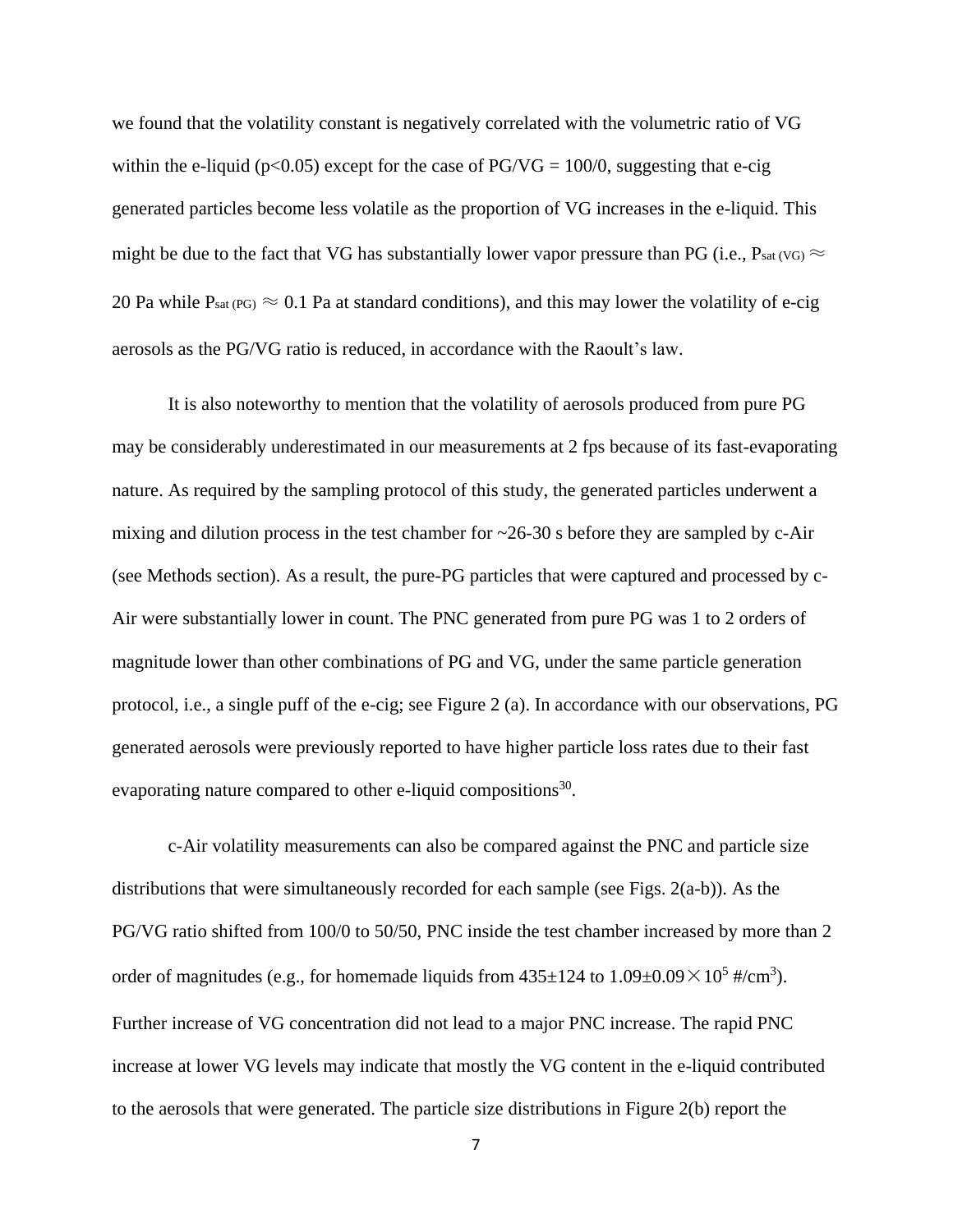particle size (in μm) in x-axis and the normalized PNC (dN/dLogDp) in y-axis. As the PG/VG ratio in the e-liquid decreased, the mode of particle size distribution shifted from  $< 0.5 \mu m$  to  $\sim$ 1.0 µm. The pure-PG particles in the e-cig vapor with their smaller size likely have higher volatility, as smaller liquid particles with greater vapor pressure evaporate faster due to the Kelvin effect $32$ .

Overall, our experimental results and analyses indicate that e-cig generated particles evaporate slower with decreasing PG/VG ratios, along with a reduction in volatility with increasing particle size.

### **Impact of nicotine on the evaporation behavior of e-cig generated aerosols**

While the solvents PG and VG are used to provide a tobacco-like smoking experience, e-cigs are also used as electronic nicotine delivery devices with varying levels of nicotine<sup>33</sup>. The effect of nicotine level on particle volatility is a key aspect in understanding e-cig aerosol dynamics. We examined the impact of three different nicotine levels (i.e., 0%, 1.2% and 2.4% in mass concentration) on the volatility of e-cig aerosols generated by five different combinations of PG/VG ratios, as shown in Figure 3. The addition of nicotine significantly reduced the volatility of particles with high PG composition ( $p<0.05$ ). The measured volatility for pure PG particles (and 70/30 PG/VG particles) reduced from  $0.036 \pm 0.019$  rad/s ( $0.058 \pm 0.001$  rad/s) to  $0.022 \pm 0.001$ 0.002 rad/s (0.043 $\pm$ 0.003 rad/s), when 1.2% of nicotine was added into a nicotine-free e-liquid. The volatility across different PG/VG ratios remained at a similar level for 1.2%-nicotine added e-liquids with a PG/VG ratio that is smaller than 70/30. Moreover, increasing the nicotine concentration from 1.2% to 2.4% did not further reduce the volatility for different PG/VG compositions.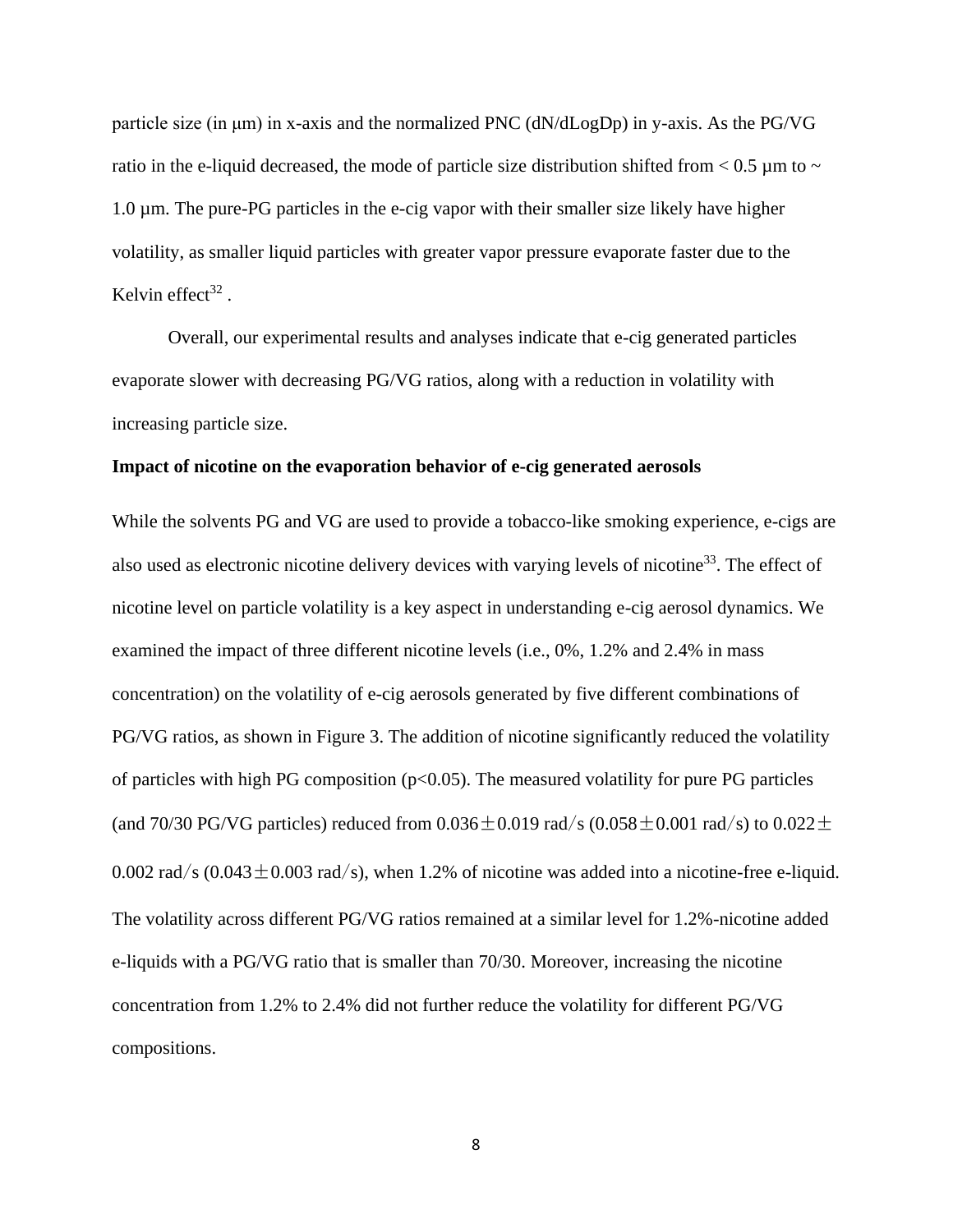These observations are also supported by the PNC and particle size distribution measurements (Supplementary Fig. S2). For pure-PG particles, adding 1.2% nicotine increased the PNC by one order of magnitude, from  $4.35 \times 10^2 \pm 1.24 \times 10^2$  to  $4.29 \times 10^3 \pm 6.63 \times 10^2$  #/cm<sup>3</sup>. Furthermore, adding 1.2% nicotine increased the PNC produced by 70/30 PG/VG e-liquid to the same order of magnitude as those with higher VG compositions generated. Similar to c-Air measurement results, no statistically significant change in PNC was observed between 1.2% and 2.4% nicotine-added e-liquid samples. Interestingly, the decrease in the volatility that we observed in PG/VG mixtures with increasing VG levels was no longer evident after the nicotine was introduced into the e-liquid. In a simple two-component system, the PG/VG ratio determined the saturation vapor pressure of the e-liquid mixture, which dominated the volatility behavior of e-cig generated aerosols. However, the addition of nicotine fundamentally alters the evaporation process, forming a more complex mixture with a different volatility behavior as we observed.

#### **Impact of flavoring additives on the volatility of e-cig generated particles**

In addition to nicotine levels, we also evaluated how flavoring additives changed the evaporation dynamics of e-cig generated particles. Both commercially-available flavored e-liquids (e.g., tobacco, menthol, and strawberry flavors) and flavorless (no flavoring additives added) e-liquids were tested, with the flavorless e-liquid serving as the baseline for volatility comparisons. To avoid the confounding factors from different PG/VG ratios and nicotine levels, we used 50/50 PG/VG nicotine-free e-liquids for all four tests. Ours results, summarized in Fig. 4, indicate that flavoring additives significantly changed the volatility of e-cig generated aerosols. The volatility constant of flavorless e-liquid generated aerosols was measured to be  $0.044 \pm 0.0002$  rad/s, while the volatility constants of the three flavored e-liquids were measured as  $0.043\pm0.002$  rad/s for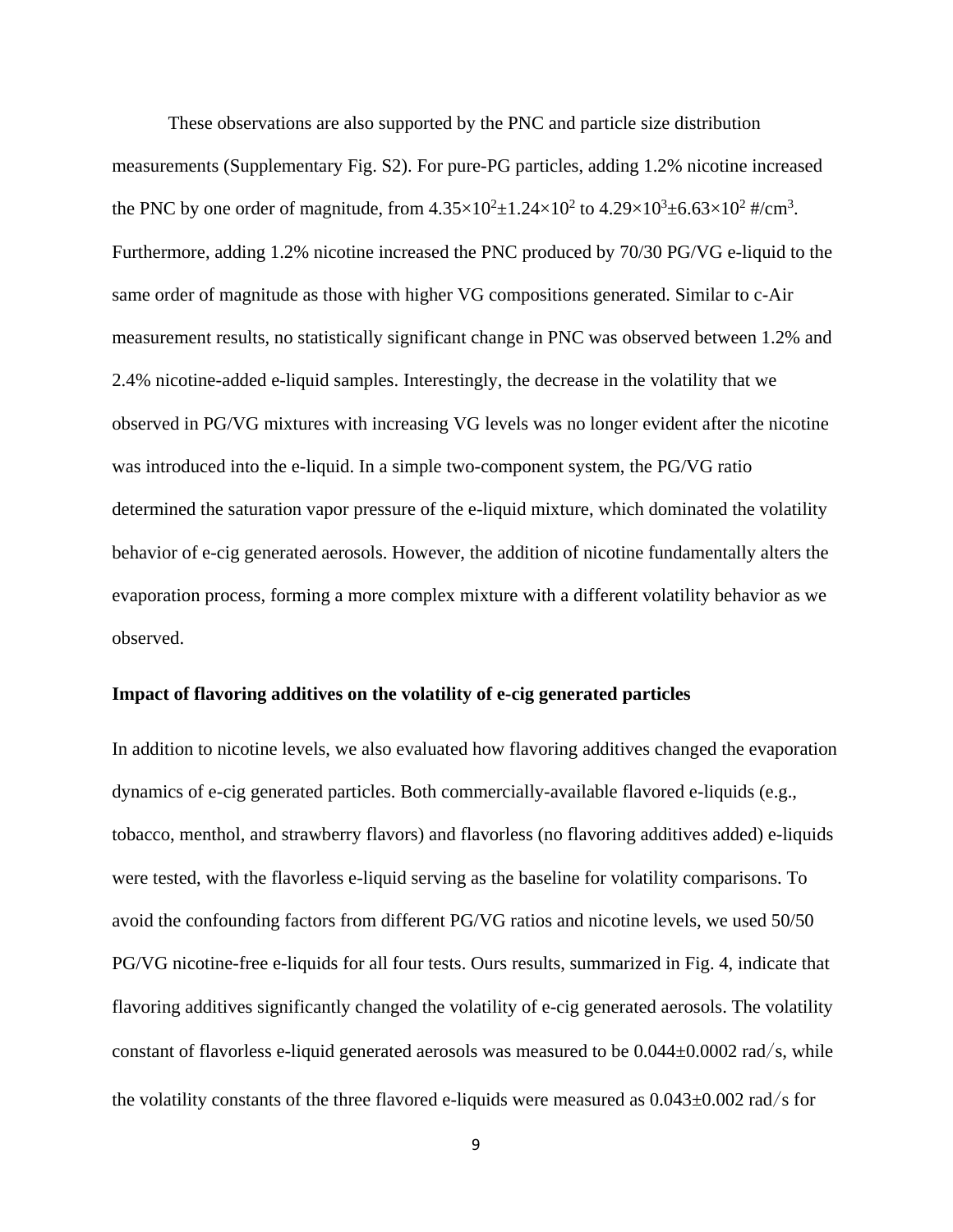tobacco flavor,  $0.041\pm0.002$  rad/s for menthol flavor, and  $0.041\pm0.0004$  rad/s for strawberry flavor. A paired t-test was performed to compare the distribution of volatility constants between the flavorless e-liquid and each one of the flavored e-liquids, respectively, where a statistically significant change was obtained for all the flavors (each with  $p<0.05$ ). Overall, these measurements reveal that the addition of these flavoring compounds into the e-liquid reduced the volatility of the e-cig generated aerosols.

Although a statistically significant change in volatility was observed in our c-Air measurements, the impact of e-liquid flavoring on the particle size distribution and PNC measurements were minimal (Figure 4(b)). When compared with the strong shifts observed in the particle size distributions due to the varying PG/VG ratios shown in Figure 2, the subtle changes introduced by flavoring additives indicate that the particle generation process is mainly governed by the PG/VG ratio (in the absence of nicotine). Nevertheless, the unknown and complicated chemical compositions and concentrations of these flavoring additives still complicate the evaporation behavior of e-cig generated particles, as shown in our volatility measurements.

### **Future work and conclusions**

In this work, we studied the evaporation dynamics of PM generated by e-cigs and we believe that understanding of these dynamics might open up new avenues for e-cig related research. Benefiting from its dynamic measurement capability, c-Air platform can also be used in the studies that examine second-hand vaping aerosols, where the aerosol volatility could heavily affect their behavior in the environment, resulting in different exposure mechanisms for public<sup>14,34</sup>. The presented method and measurement device can also serve as a powerful tool in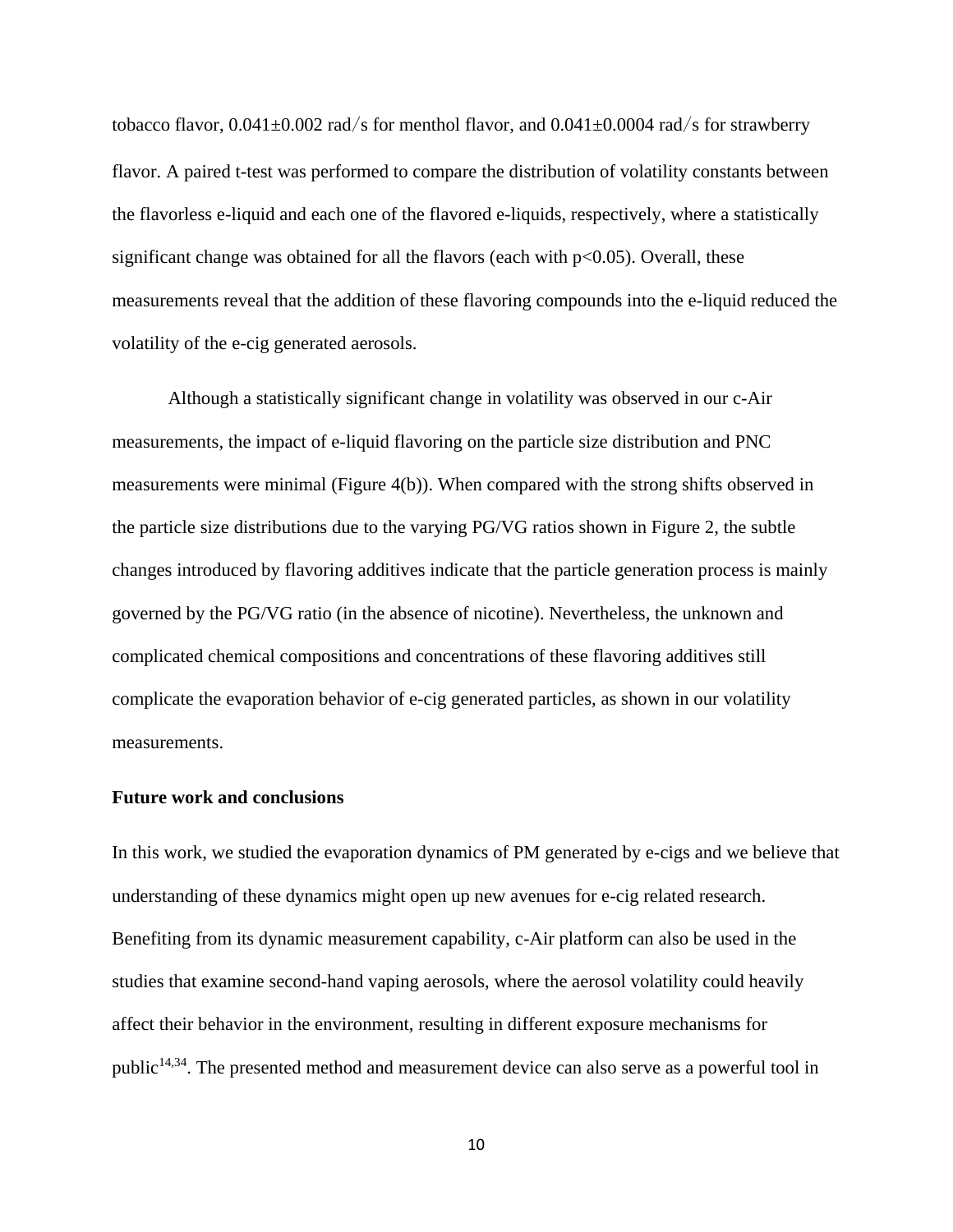investigating particle/gas partitioning of any atmospheric aerosols, in addition to e-cig generated aerosols. Therefore, the methodology used in this work can be applied to various fields that require dynamic measurements of volatile particles using portable devices.

In conclusion, we examined the volatility of e-cig generated aerosols using lensless microscopy and deep learning. A negative correlation between e-cig generated particle volatility and VG concentration in the e-liquid was revealed. The addition of other chemicals (e.g., nicotine and flavoring compounds) reduced the overall volatility of e-cig generated aerosols. The results obtained with the high-throughput c-Air device are consistent with previous studies that used traditional measurements methods. The presented approach can help us better examine the dynamic behaviour of e-cig aerosols in a high-throughput manner, potentially providing important information for e-cig exposure assessment via e.g., second-hand vaping.

### **Materials and Methods**

### **E-cigarette sample preparation**

In this study, both homemade and commercially-available e-liquids with five different PG/VG volumetric ratios (100/0, 70/30, 50/50, 30/70 and 0/100) and with 0.0%, 1.2% and 2.4% nicotine (mass concentration) were tested. Homemade e-liquids were prepared from individual chemicals, including PG (C<sub>3</sub>H<sub>8</sub>O<sub>2</sub>,  $\geq$ 99.5%, Sigma-Aldrich), VG (C<sub>3</sub>H<sub>8</sub>O<sub>3</sub>,  $\geq$  99.5%, Sigma-Aldrich) and nicotine (C<sub>10</sub>H<sub>14</sub>N<sub>2</sub>,  $\geq$ 99%, Sigma-Aldrich). To ensure the quality of the e-liquids, all the studied e-liquids were well-mixed and prepared within 7 days before each experiment. All commercial eliquids used in this study were purchased from VaporVapes Inc. (Sand City, CA).

### **Puffing machine**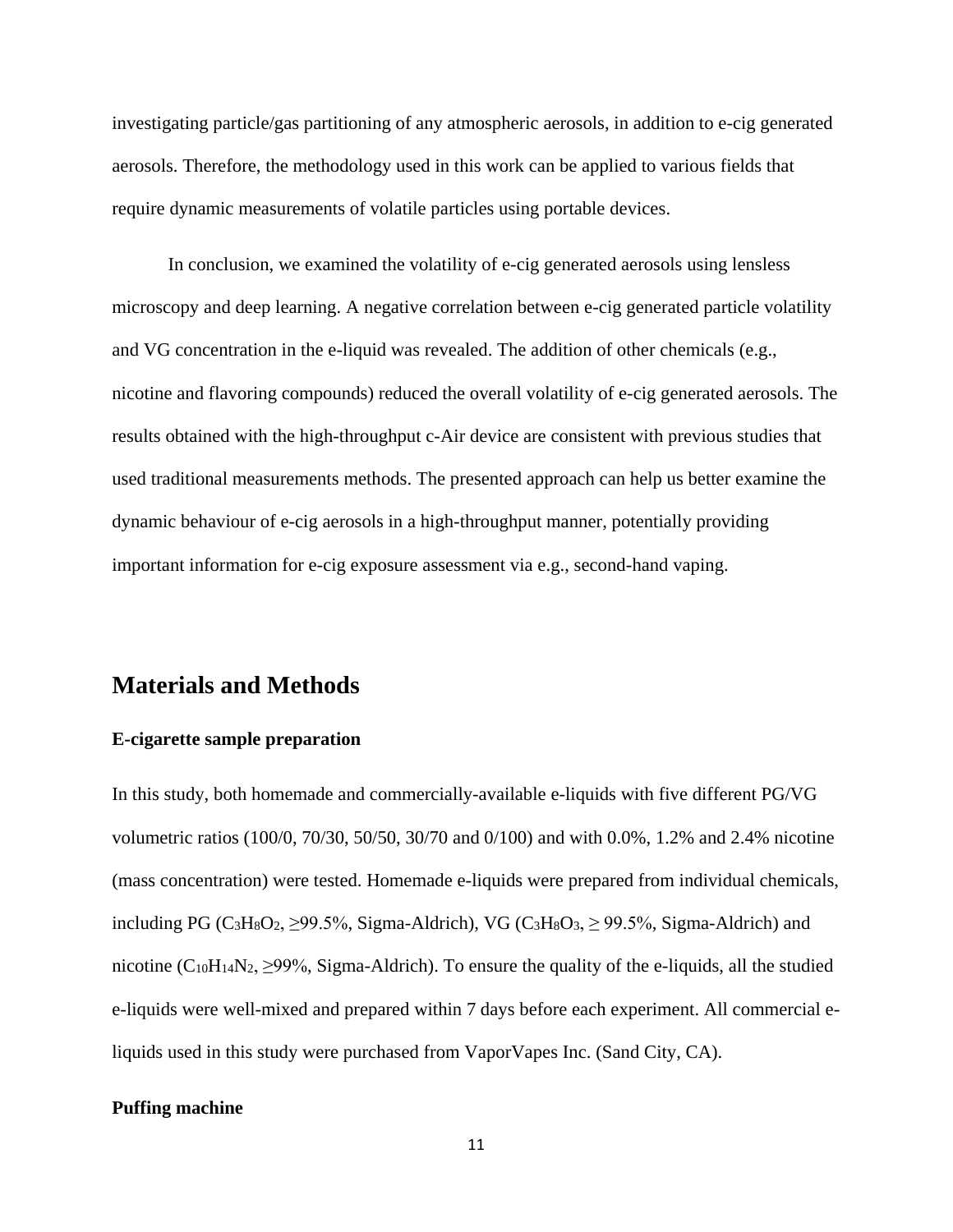The puffing machine was composed of an acrylic holder, an e-cig device with a refillable tank, a power source, and an Arduino UNO R3 microcontroller. The e-cig device used in the study was the Vapor-fi Volt II Hybrid Tank<sup>30</sup>. It was selected as a representative tank-type e-cig device on the market<sup>35,36</sup>. The e-cig tank was equipped with a 0.5- $\Omega$  heating coil and powered at 15 W (i.e., 6 V and 2.5 A).

#### **Aerosol characterization**

The test chamber used in this study has a volume of  $0.46 \text{ m}^3$ . The air exchange rate of the chamber was maintained at  $1 h^{-1}$  (i.e., the air inside the chamber gets replaced once every hour). The dilution ratio of the chamber is approximately  $6900:1^{30}$ . Temperature and humidity were measured by an indoor air quality monitor (Q-Trak 7575, TSI Inc.) inside the test chamber. A portable Condensation Particle Counter (CPC 3007, TSI Inc.) was used to measure PNC. To ensure data quality, the background PNC inside the chamber was kept at  $\langle 100 \text{ particles/cm}^3 \rangle$ before each sampling session. An Aerodynamic Particle Sizer (APS 3321, TSI Inc.) was used to measure the particle size distribution ranging from 0.5 μm to 19.8 μm.

### **Time-lapsed imaging of e-cig generated aerosols**

A portable computational air quality monitor (c-Air) was developed to track the e-cig generated aerosols based on lensless digital holography<sup>37,38</sup> (Fig. 1). The c-Air device was connected to the e-cig test chamber through a 1/4-inch inner diameter Tygon tube. A miniaturized vacuum pump (M00198, GTEK Automation) inside c-Air sampled aerosols from the tubing through a disposable impactor at 13 L/min, where the aerosols within the air stream landed on a sticky transparent coverslip. The c-Air device used a vertical-cavity surface-emitting laser (VCSEL) diode (OPV300, TT Electronics, peak wavelength  $\lambda = 850 \text{ nm}$ ), which illuminated the coverslip from above and created inline holograms of the collected aerosols. These digital holograms were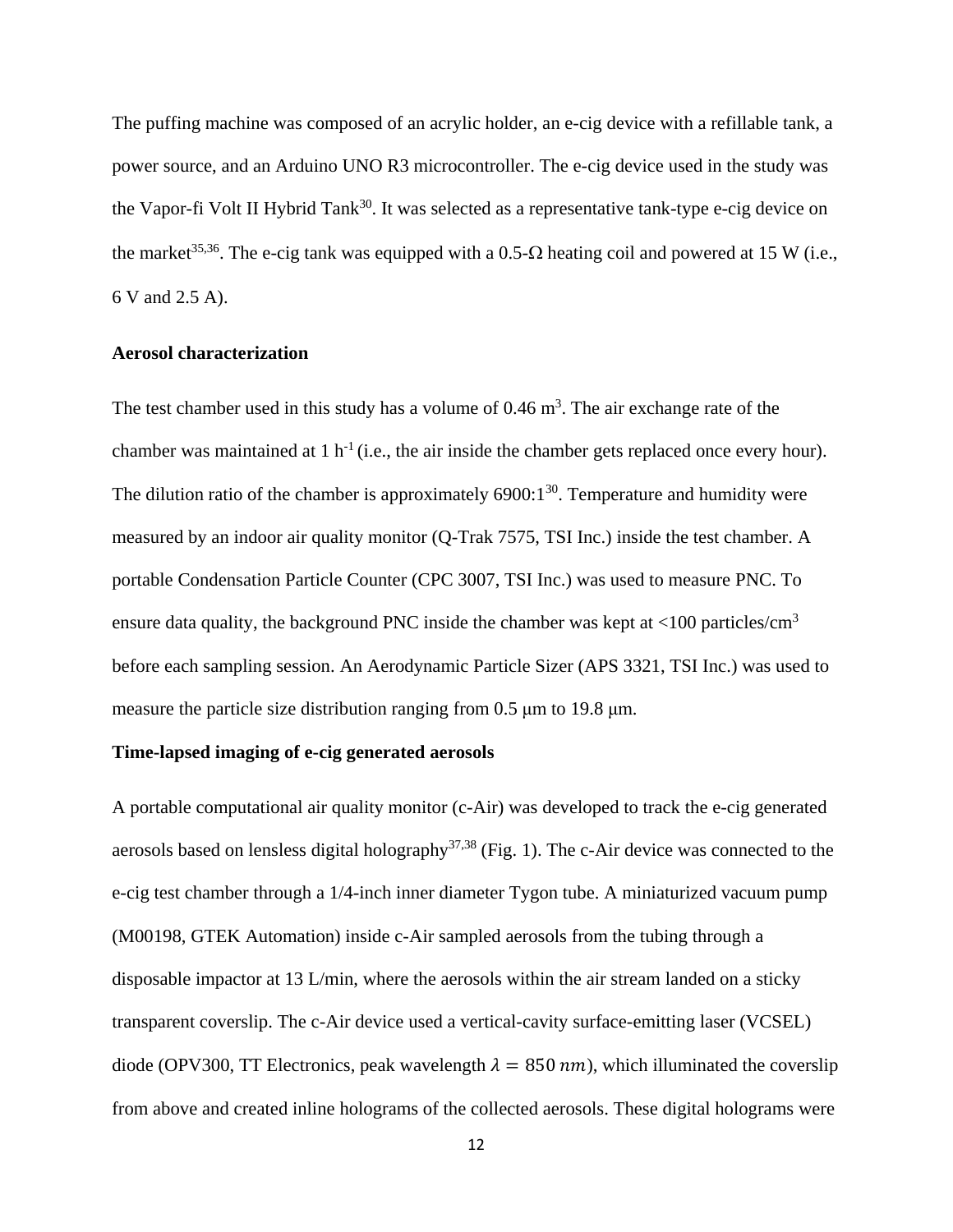recorded as time-lapsed images at 2 fps by a complementary metal–oxide–semiconductor (CMOS) image sensor chip (Sony IMX219PQ, pixel pitch  $1.12 \mu m$ ) below the impactor, while the aerosols were being sampled. The c-Air device was powered by a Lithium polymer (Li-po) battery (Turnigy Nano-tech 1000mAh 4S 45~90C Li-po pack) and controlled by a Raspberry Pi Zero W single board computer.

#### **Hologram reconstruction**

The CMOS image sensor that was used to capture the holograms of e-cig generated aerosols was a Bayer color image sensor, which has slightly different responses for the four Bayer channels under the infrared illumination (850 nm). To correct for this difference, we performed a wavelet transform (using 5-th order symlet) on each of the Bayer channels individually to estimate a low frequency back-ground shade image. Each channel was divided by their corresponding shade image to correct for the illumination shade and channel imbalances due to the Bayer filters. These corrected holograms were each digitally back-propagated by 750 µm to roughly reach the top of the coverslip surface using the angular spectrum method<sup>39,40</sup>. Zero padding was used in the angular spectrum domain to effectively up-sample the back-propagated image by two times in the spatial domain. The twin image noise and defocus artifacts in the back-propagated holograms were removed by a convolutional neural network  $(CNN)^{13}$  that was specifically trained on e-cig generated aerosols to transform a randomly defocused, back-propagated hologram image to a phase recovered, in-focus image, which achieves holographic phase recovery and autofocusing at the same time and generates an extended depth of field image reconstruction. The network structure was the same as in reference  $13$ . To provide training data for this CNN, we used experimental data for the e-cig samples that were captured independent of the test results reported in this manuscript. Each hologram was split into smaller patches of 512×512 pixels.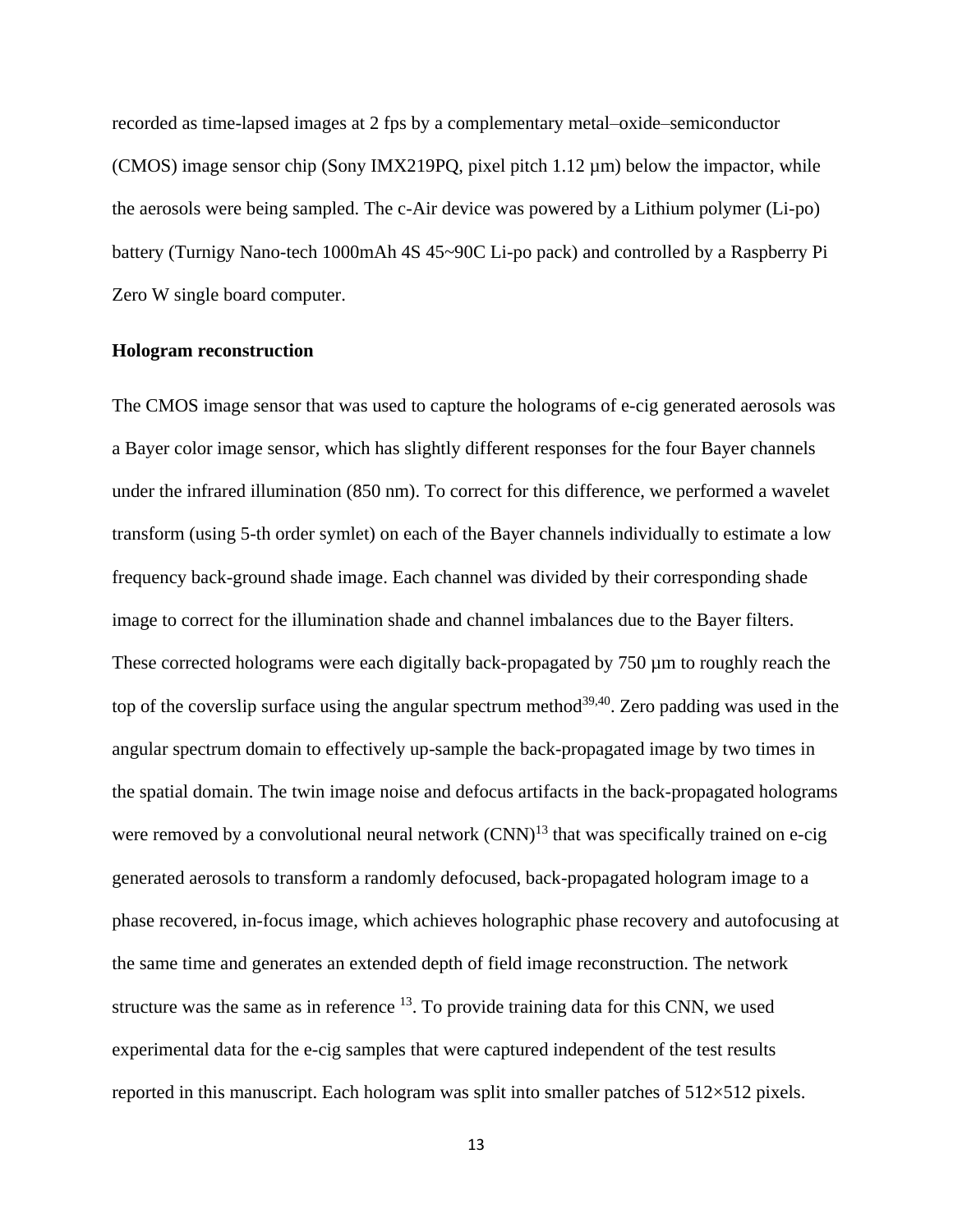These patches were each auto-focused and phase recovered using a modified Gerchberg-Saxton error reduction-based phase recovery algorithm<sup>41–43</sup> which was only used during the CNN training phase. The original hologram patches were randomly back-propagated to an axial range of ~200 µm above and below the determined focal plane, which were used as input to the network during its training. The network was built on TensorFlow. The training took ~30 hours for ~ 100 epochs on a laptop computer with a 3.60 GHz CPU, 16GB RAM, and an Nvidia GeForce GTX 1080Ti GPU. After the training phase, which is a one-time effort, the trained CNN was blindly used to auto-focus and phase-recover the images of the captured particulate matter. The network inference time is  $< 0.1$  s for a back-propagated hologram patch of  $512 \times 512$ pixels, and ~10 s for a full-FOV image of 3280×2464 pixels.

### **Aerosol detection**

A threshold level that equals to five standard deviations away from the image mean was applied to the real and imaginary channels of each reconstructed image and a spatial mask was generated as the union of the thresholded real and imaginary channels to mark the detected particle locations. Spatial masks for each time frame were stacked together, forming a space-time mask stack. Then, individual particles were detected by finding continuous traces within the spacetime mask stacks. Empirically, we have seen that a volatile particle evaporates typically within 5- 30 frames (2 - 15s), as shown in e.g., Supplementary Movie S1, whereas a non-volatile particle remains unchanged, in terms of volume and shape, during the entire imaging process. As a result, cropped image sequences, which are found using the space-time masks, were used for further analysis of individual aerosol's volatility, as detailed below.

#### **Geometrical parameter fitting and extraction**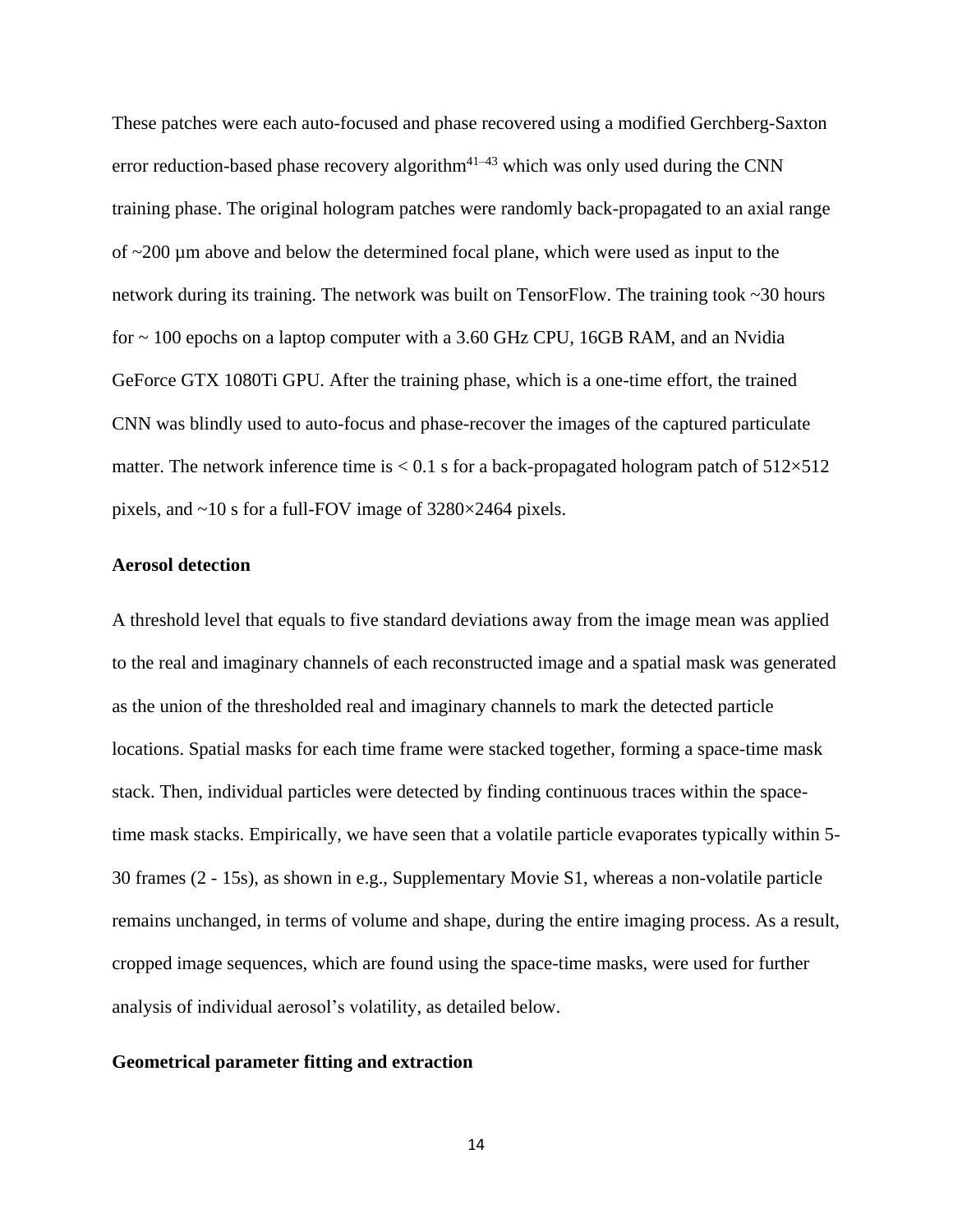The collected volatile particles were assumed to be spherical caps positioned on the impactor surface. Particle volume  $(V_i)$  was defined as an optical phase integral inside the identified mask area of a given image frame  $\Omega_i$ , and was calculated using a refractive index difference of  $\Delta n =$ 0.4 with respect to air, which is a typical value for PG and  $VG^{44,45}$ , i.e.

$$
V_i = \frac{\lambda}{2\pi\Delta n} \cdot \int_{\Omega_i} ang(s) \, ds \tag{2}
$$

The maximum height *h<sup>i</sup>* for each particle was calculated using the maximum phase value inside the mask, i.e.

$$
h_i = \frac{\lambda}{2\pi\Delta n} \cdot \max(ang(s))
$$
\n(3)

The contact angle for each individual particle (defining a spherical cap with *h<sup>i</sup>* maximum height on the substrate) was calculated as:

$$
\theta_i = \arccos\left(1 - \frac{3h_i^2}{\frac{3V_i}{\pi h_i} + h_i^2}\right) \tag{4}
$$

A linear model was used to fit the contact angle across different frames and the contact angle

decay rate,  $K_i$ , was extracted to quantify the particle volatility, as detailed in Eq. (1).

### **References**

(1) Cohen, A. J.; Brauer, M.; Burnett, R.; Anderson, H. R.; Frostad, J.; Estep, K.; Balakrishnan, K.; Brunekreef, B.; Dandona, L.; Dandona, R.; Feigin, V.; Freedman, G.; Hubbell, B.; Jobling, A.; Kan, H.; Knibbs, L.; Liu, Y.; Martin, R.; Morawska, L.; Pope, C. A.; Shin, H.; Straif, K.; Shaddick, G.; Thomas, M.; van Dingenen, R.; van Donkelaar, A.; Vos, T.; Murray, C. J. L.; Forouzanfar, M. H. Estimates and 25-Year Trends of the Global Burden of Disease Attributable to Ambient Air Pollution: An Analysis of Data from the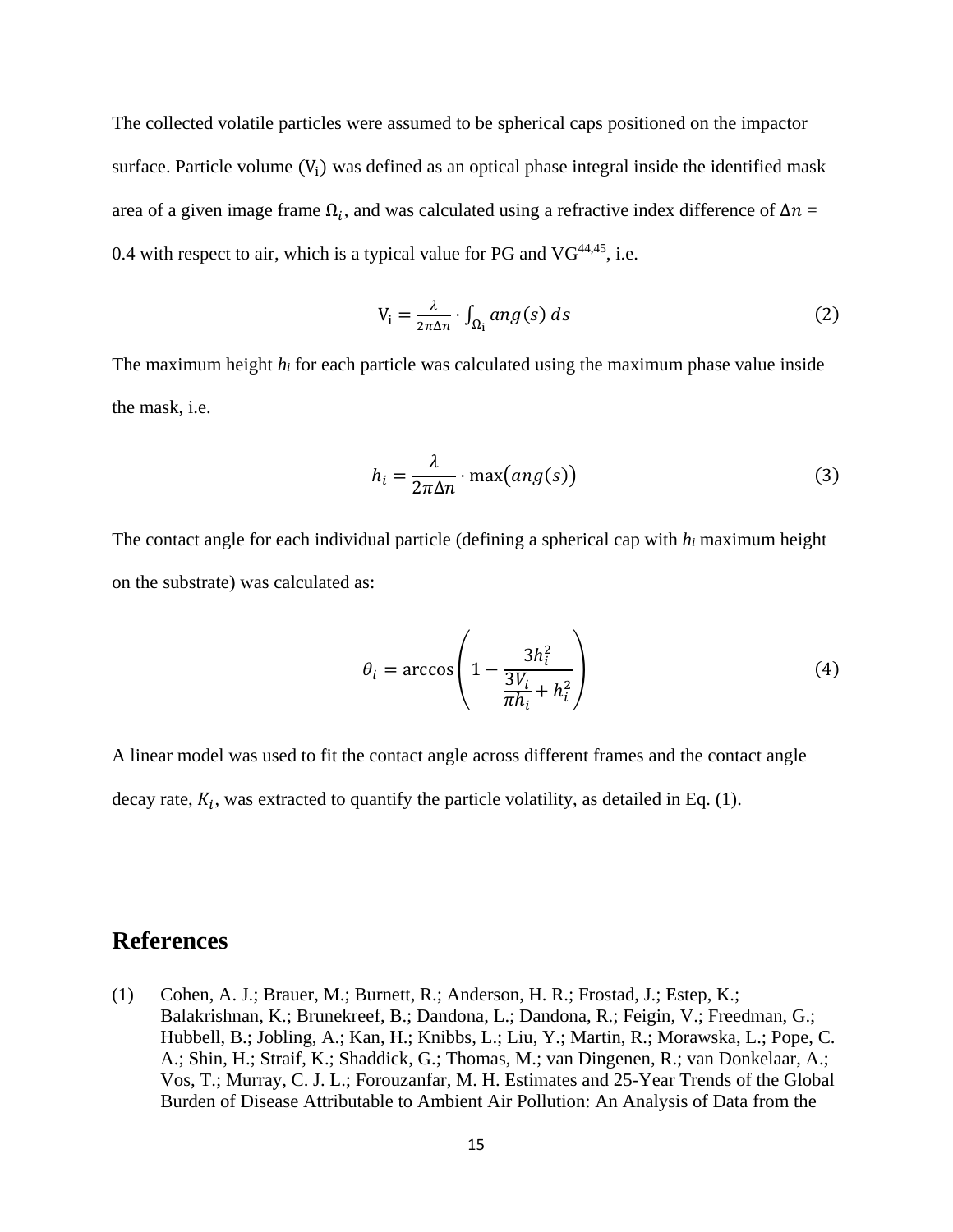Global Burden of Diseases Study 2015. *Lancet Lond. Engl.* **2017**, *389* (10082), 1907– 1918. https://doi.org/10.1016/S0140-6736(17)30505-6.

- (2) Burnett, R.; Chen, H.; Szyszkowicz, M.; Fann, N.; Hubbell, B.; Pope, C. A.; Apte, J. S.; Brauer, M.; Cohen, A.; Weichenthal, S.; Coggins, J.; Di, Q.; Brunekreef, B.; Frostad, J.; Lim, S. S.; Kan, H.; Walker, K. D.; Thurston, G. D.; Hayes, R. B.; Lim, C. C.; Turner, M. C.; Jerrett, M.; Krewski, D.; Gapstur, S. M.; Diver, W. R.; Ostro, B.; Goldberg, D.; Crouse, D. L.; Martin, R. V.; Peters, P.; Pinault, L.; Tjepkema, M.; Donkelaar, A. van; Villeneuve, P. J.; Miller, A. B.; Yin, P.; Zhou, M.; Wang, L.; Janssen, N. A. H.; Marra, M.; Atkinson, R. W.; Tsang, H.; Thach, T. Q.; Cannon, J. B.; Allen, R. T.; Hart, J. E.; Laden, F.; Cesaroni, G.; Forastiere, F.; Weinmayr, G.; Jaensch, A.; Nagel, G.; Concin, H.; Spadaro, J. V. Global Estimates of Mortality Associated with Long-Term Exposure to Outdoor Fine Particulate Matter. *Proc. Natl. Acad. Sci.* **2018**, *115* (38), 9592–9597. https://doi.org/10.1073/pnas.1803222115.
- (3) Buonanno, G.; Johnson, G.; Morawska, L.; Stabile, L. Volatility Characterization of Cooking-Generated Aerosol Particles. *Aerosol Sci. Technol.* **2011**, *45* (9), 1069–1077. https://doi.org/10.1080/02786826.2011.580797.
- (4) Kuhn, T.; Krudysz, M.; Zhu, Y.; Fine, P. M.; Hinds, W. C.; Froines, J.; Sioutas, C. Volatility of Indoor and Outdoor Ultrafine Particulate Matter near a Freeway. *J. Aerosol Sci.* **2005**, *36* (3), 291–302. https://doi.org/10.1016/j.jaerosci.2004.09.006.
- (5) Pacitto, A.; Stabile, L.; Scungio, M.; Rizza, V.; Buonanno, G. Characterization of Airborne Particles Emitted by an Electrically Heated Tobacco Smoking System. *Environ. Pollut. Barking Essex 1987* **2018**, *240*, 248–254. https://doi.org/10.1016/j.envpol.2018.04.137.
- (6) Scungio, M.; Stabile, L.; Buonanno, G. Measurements of Electronic Cigarette-Generated Particles for the Evaluation of Lung Cancer Risk of Active and Passive Users. *J. Aerosol Sci.* **2018**, *115*, 1–11. https://doi.org/10.1016/j.jaerosci.2017.10.006.
- (7) Fang, X.; Li, B.; Petersen, E.; Ji, Y.; Sokolov, J. C.; Rafailovich, M. H. Factors Controlling the Drop Evaporation Constant. *J. Phys. Chem. B* **2005**, *109* (43), 20554– 20557. https://doi.org/10.1021/jp053986d.
- (8) Babar, Z. B.; Ashraf, F.; Park, J.-H.; Lim, H.-J. Volatility Parameters of Secondary Organic Aerosol Components Determined Using a Thermal Denuder. *Atmos. Environ.* **2020**, *226*, 117405. https://doi.org/10.1016/j.atmosenv.2020.117405.
- (9) An, W. J.; Pathak, R. K.; Lee, B.-H.; Pandis, S. N. Aerosol Volatility Measurement Using an Improved Thermodenuder: Application to Secondary Organic Aerosol. *J. Aerosol Sci.* **2007**, *38* (3), 305–314. https://doi.org/10.1016/j.jaerosci.2006.12.002.
- (10) Sundahl, M.; Berg, E.; Svensson, M. Aerodynamic Particle Size Distribution and Dynamic Properties in Aerosols from Electronic Cigarettes. *J. Aerosol Sci.* **2017**, *103*, 141–150. https://doi.org/10.1016/j.jaerosci.2016.10.009.
- (11) van der Heijden, T. W. G.; Darhuber, A. A.; van der Schoot, P. Macroscopic Model for Sessile Droplet Evaporation on a Flat Surface. *Langmuir* **2018**, *34* (41), 12471–12481. https://doi.org/10.1021/acs.langmuir.8b02374.
- (12) Wu, Y.-C.; Shiledar, A.; Li, Y.-C.; Wong, J.; Feng, S.; Chen, X.; Chen, C.; Jin, K.; Janamian, S.; Yang, Z.; Ballard, Z. S.; Göröcs, Z.; Feizi, A.; Ozcan, A. Air Quality Monitoring Using Mobile Microscopy and Machine Learning. *Light Sci. Appl.* **2017**, *6* (9), e17046. https://doi.org/10.1038/lsa.2017.46.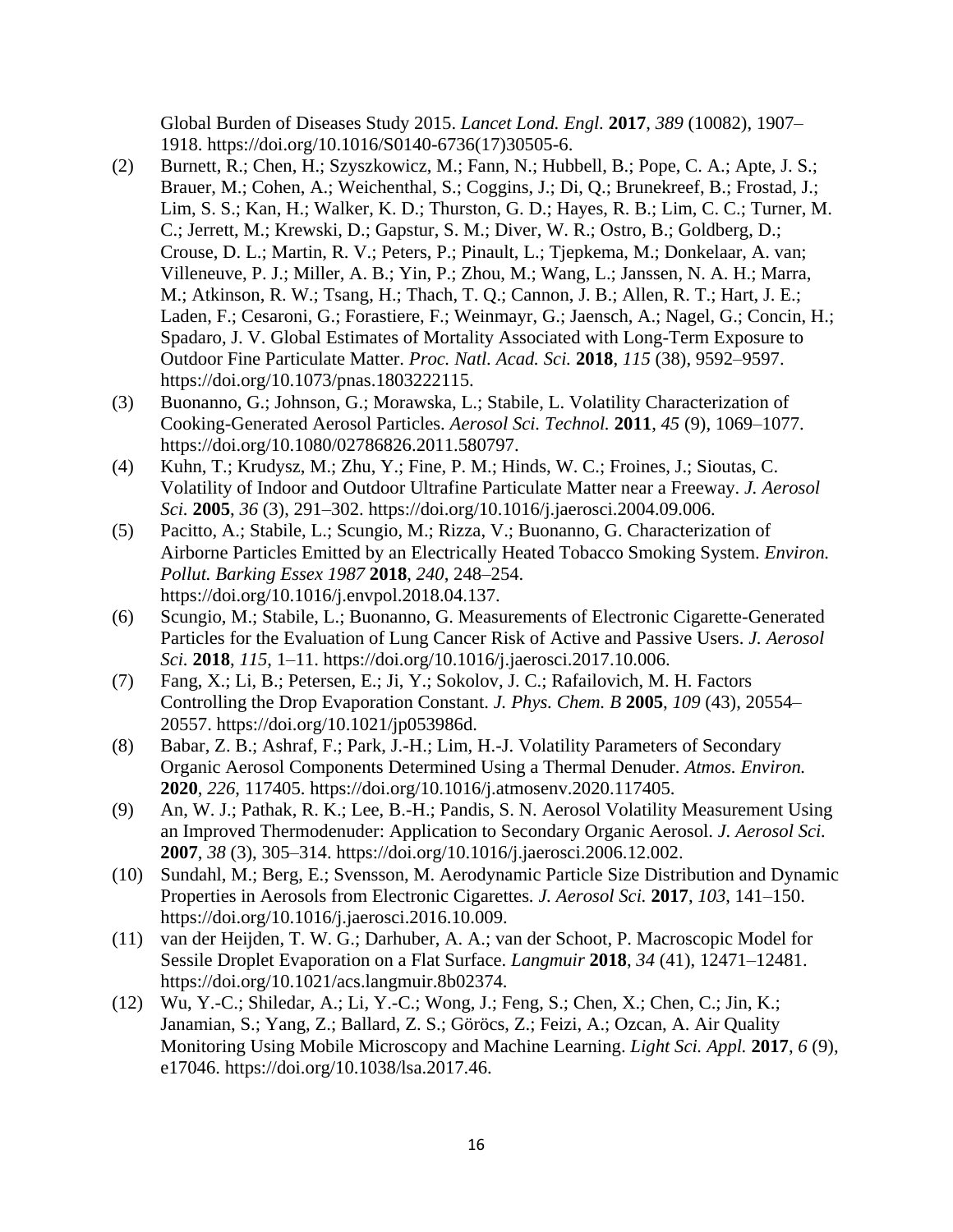- (13) Wu, Y.; Rivenson, Y.; Zhang, Y.; Wei, Z.; Günaydin, H.; Lin, X.; Ozcan, A. Extended Depth-of-Field in Holographic Imaging Using Deep-Learning-Based Autofocusing and Phase Recovery. *Optica* **2018**, *5* (6), 704. https://doi.org/10.1364/OPTICA.5.000704.
- (14) Nguyen, C.; Li, L.; Sen, C. A.; Ronquillo, E.; Zhu, Y. Fine and Ultrafine Particles Concentrations in Vape Shops. *Atmos. Environ.* **2019**, *211*, 159–169. https://doi.org/10.1016/j.atmosenv.2019.05.015.
- (15) Zhao, T.; Nguyen, C.; Lin, C.-H.; Middlekauff, H. R.; Peters, K.; Moheimani, R.; Guo, Q.; Zhu, Y. Characteristics of Second-hand Electronic Cigarette Aerosols from Active Human Use. *Aerosol Sci. Technol.* **2017**, *51* (12), 1368–1376. https://doi.org/10.1080/02786826.2017.1355548.
- (16) Ingebrethsen, B. J.; Cole, S. K.; Alderman, S. L. Electronic Cigarette Aerosol Particle Size Distribution Measurements. *Inhal. Toxicol.* **2012**, *24* (14), 976–984. https://doi.org/10.3109/08958378.2012.744781.
- (17) Wang, T. W. E-Cigarette Use Among Middle and High School Students United States, 2020. *MMWR Morb. Mortal. Wkly. Rep.* **2020**, *69*. https://doi.org/10.15585/mmwr.mm6937e1.
- (18) Hammond, D.; Rynard, V. L.; Reid, J. L. Changes in Prevalence of Vaping Among Youths in the United States, Canada, and England from 2017 to 2019. *JAMA Pediatr.* **2020**, *174* (8), 797–800. https://doi.org/10.1001/jamapediatrics.2020.0901.
- (19) Vallone, D. M.; Cuccia, A. F.; Briggs, J.; Xiao, H.; Schillo, B. A.; Hair, E. C. Electronic Cigarette and JUUL Use Among Adolescents and Young Adults. *JAMA Pediatr.* **2020**, *174* (3), 277–286. https://doi.org/10.1001/jamapediatrics.2019.5436.
- (20) McMillen, R.; Klein, J. D.; Wilson, K.; Winickoff, J. P.; Tanski, S. E-Cigarette Use and Future Cigarette Initiation Among Never Smokers and Relapse Among Former Smokers in the PATH Study. *Public Health Rep.* **2019**, *134* (5), 528–536. https://doi.org/10.1177/0033354919864369.
- (21) Overbeek, D. L.; Kass, A. P.; Chiel, L. E.; Boyer, E. W.; Casey, A. M. H. A Review of Toxic Effects of Electronic Cigarettes/Vaping in Adolescents and Young Adults. *Crit. Rev. Toxicol.* **2020**, *50* (6), 531–538. https://doi.org/10.1080/10408444.2020.1794443.
- (22) Chun, L. F.; Moazed, F.; Calfee, C. S.; Matthay, M. A.; Gotts, J. E. Pulmonary Toxicity of E-Cigarettes. *Am. J. Physiol.-Lung Cell. Mol. Physiol.* **2017**, *313* (2), L193–L206. https://doi.org/10.1152/ajplung.00071.2017.
- (23) Hess, C. A.; Olmedo, P.; Navas-Acien, A.; Goessler, W.; Cohen, J. E.; Rule, A. M. E-Cigarettes as a Source of Toxic and Potentially Carcinogenic Metals. *Environ. Res.* **2017**, *152*, 221–225. https://doi.org/10.1016/j.envres.2016.09.026.
- (24) Hughes, A.; Hendrickson, R. G. An Epidemiologic and Clinical Description of E-Cigarette Toxicity. *Clin. Toxicol.* **2019**, *57* (4), 287–293. https://doi.org/10.1080/15563650.2018.1510503.
- (25) Li, L.; Lin, Y.; Xia, T.; Zhu, Y. Effects of Electronic Cigarettes on Indoor Air Quality and Health. *Annu. Rev. Public Health* **2020**, *41* (1), 363–380. https://doi.org/10.1146/annurevpublhealth-040119-094043.
- (26) Dinakar, C.; O'Connor, G. T. The Health Effects of Electronic Cigarettes. *N. Engl. J. Med.* **2016**, *375* (14), 1372–1381. https://doi.org/10.1056/NEJMra1502466.
- (27) Layden, J. E.; Ghinai, I.; Pray, I.; Kimball, A.; Layer, M.; Tenforde, M. W.; Navon, L.; Hoots, B.; Salvatore, P. P.; Elderbrook, M.; Haupt, T.; Kanne, J.; Patel, M. T.; Saathoff-Huber, L.; King, B. A.; Schier, J. G.; Mikosz, C. A.; Meiman, J. Pulmonary Illness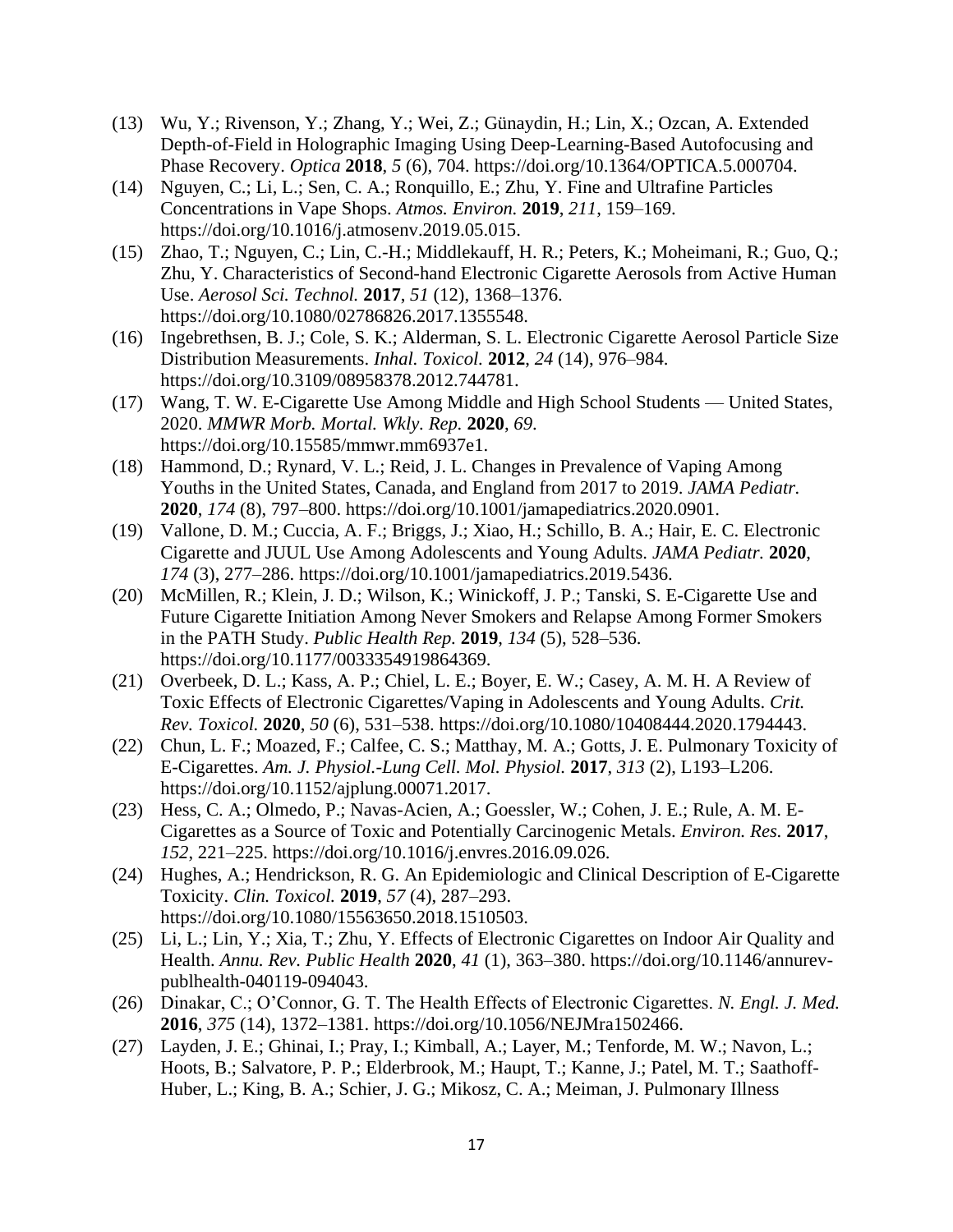Related to E-Cigarette Use in Illinois and Wisconsin — Final Report. *N. Engl. J. Med.* **2020**, *382* (10), 903–916. https://doi.org/10.1056/NEJMoa1911614.

- (28) Carlos, W. G.; Crotty Alexander, L. E.; Gross, J. E.; Dela Cruz, C. S.; Keller, J. M.; Pasnick, S.; Jamil, S. Vaping-Associated Pulmonary Illness (VAPI). *Am. J. Respir. Crit. Care Med.* **2019**, *200* (7), P13–P14. https://doi.org/10.1164/rccm.2007P13.
- (29) Health, C. O. on S. and. Smoking and Tobacco Use; Electronic Cigarettes https://www.cdc.gov/tobacco/basic\_information/e-cigarettes/severe-lung-disease.html (accessed Nov 25, 2020).
- (30) Li, L.; Lee, E. S.; Nguyen, C.; Zhu, Y. Effects of Propylene Glycol, Vegetable Glycerin, and Nicotine on Emissions and Dynamics of Electronic Cigarette Aerosols. *Aerosol Sci. Technol.* **2020**, *54* (11), 1270–1281. https://doi.org/10.1080/02786826.2020.1771270.
- (31) Picknett, R. G.; Bexon, R. The Evaporation of Sessile or Pendant Drops in Still Air. *J. Colloid Interface Sci.* **1977**, *61* (2), 336–350. https://doi.org/10.1016/0021- 9797(77)90396-4.
- (32) Hinds, W. C. *Aerosol Technology: Properties, Behavior, and Measurement of Airborne Particles*; John Wiley & Sons, 2012.
- (33) Baassiri, M.; Talih, S.; Salman, R.; Karaoghlanian, N.; Saleh, R.; Hage, R. E.; Saliba, N.; Shihadeh, A. Clouds and "Throat Hit": Effects of Liquid Composition on Nicotine Emissions and Physical Characteristics of Electronic Cigarette Aerosols. *Aerosol Sci. Technol.* **2017**, *51* (11), 1231–1239. https://doi.org/10.1080/02786826.2017.1341040.
- (34) Li, L.; Nguyen, C.; Lin, Y.; Guo, Y.; Fadel, N. A.; Zhu, Y. Impacts of Electronic Cigarettes Usage on Air Quality of Vape Shops and Their Nearby Areas. *Sci. Total Environ.* **2020**, 143423. https://doi.org/10.1016/j.scitotenv.2020.143423.
- (35) Baweja, R.; Curci, K. M.; Yingst, J.; Veldheer, S.; Hrabovsky, S.; Wilson, S. J.; Nichols, T. T.; Eissenberg, T.; Foulds, J. Views of Experienced Electronic Cigarette Users. *Addict. Res. Theory* **2016**, *24* (1), 80–88. https://doi.org/10.3109/16066359.2015.1077947.
- (36) Yingst, J. M.; Veldheer, S.; Hrabovsky, S.; Nichols, T. T.; Wilson, S. J.; Foulds, J. Factors Associated With Electronic Cigarette Users' Device Preferences and Transition From First Generation to Advanced Generation Devices. *Nicotine Tob. Res.* **2015**, *17* (10), 1242– 1246. https://doi.org/10.1093/ntr/ntv052.
- (37) Greenbaum, A.; Luo, W.; Su, T.-W.; Göröcs, Z.; Xue, L.; Isikman, S. O.; Coskun, A. F.; Mudanyali, O.; Ozcan, A. Imaging without Lenses: Achievements and Remaining Challenges of Wide-Field on-Chip Microscopy. *Nat. Methods* **2012**, *9*, 889.
- (38) McLeod, E.; Ozcan, A. Unconventional Methods of Imaging: Computational Microscopy and Compact Implementations. *Rep. Prog. Phys.* **2016**, *79* (7), 076001. https://doi.org/10.1088/0034-4885/79/7/076001.
- (39) Ozcan, A.; McLeod, E. Lensless Imaging and Sensing. *Annu. Rev. Biomed. Eng.* **2016**, *18* (1), 77–102. https://doi.org/10.1146/annurev-bioeng-092515-010849.
- (40) Wu, Y.; Ozcan, A. Lensless Digital Holographic Microscopy and Its Applications in Biomedicine and Environmental Monitoring. *Methods* **2018**, *136*, 4–16. https://doi.org/10.1016/j.ymeth.2017.08.013.
- (41) Mudanyali, O.; Tseng, D.; Oh, C.; Isikman, S. O.; Sencan, I.; Bishara, W.; Oztoprak, C.; Seo, S.; Khademhosseini, B.; Ozcan, A. Compact, Light-Weight and Cost-Effective Microscope Based on Lensless Incoherent Holography for Telemedicine Applications. *Lab. Chip* **2010**, *10* (11), 1417–1428. https://doi.org/10.1039/C000453G.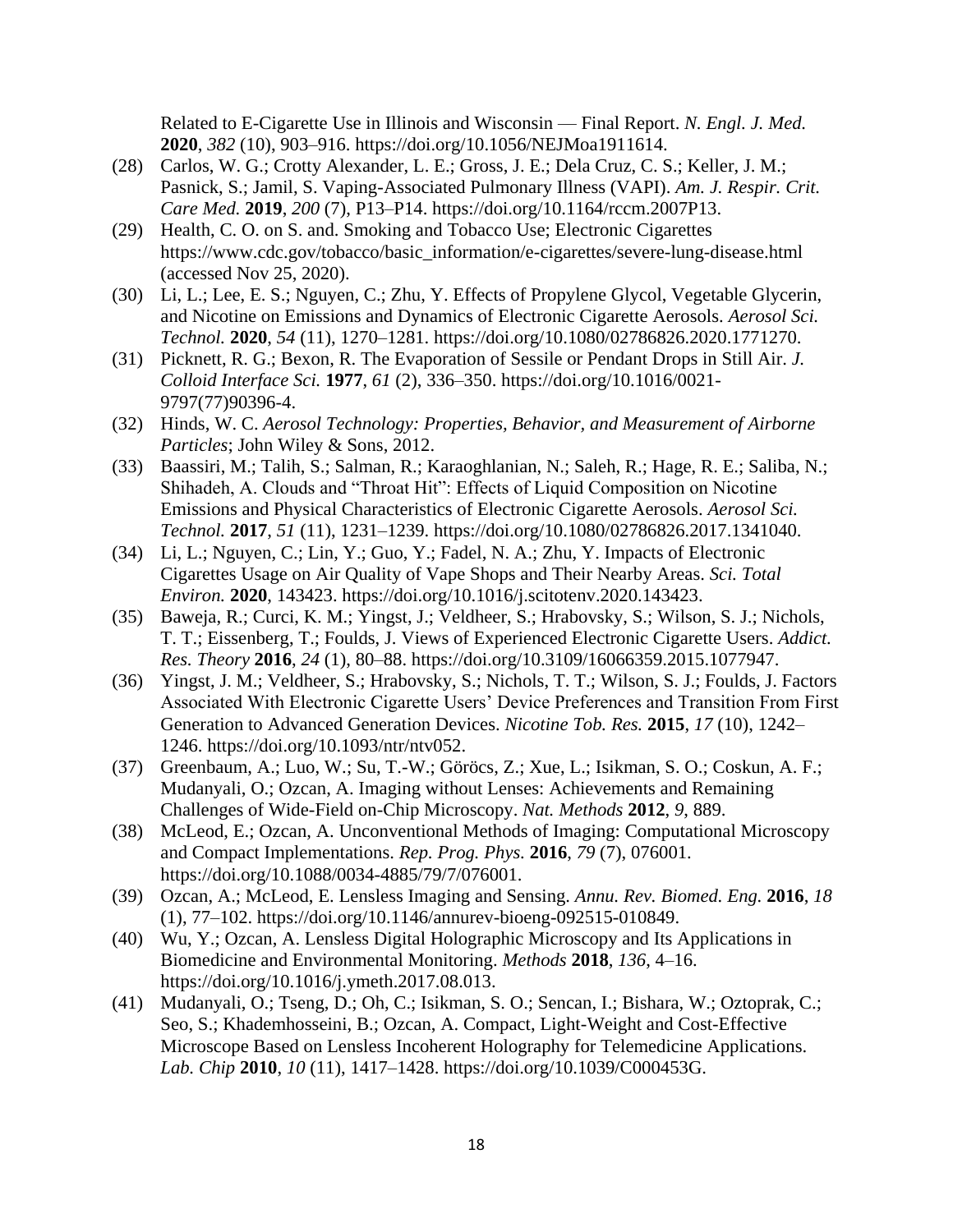- (42) Tseng, D.; Mudanyali, O.; Oztoprak, C.; Isikman, S. O.; Sencan, I.; Yaglidere, O.; Ozcan, A. Lensfree Microscopy on a Cellphone. *Lab. Chip* **2010**, *10* (14), 1787–1792. https://doi.org/10.1039/C003477K.
- (43) Rivenson, Y.; Zhang, Y.; Günaydın, H.; Teng, D.; Ozcan, A. Phase Recovery and Holographic Image Reconstruction Using Deep Learning in Neural Networks. *Light Sci. Amp Appl.* **2018**, *7*, 17141.
- (44) MacBeth, G.; Thompson, A. R. Densities and Refractive Indexes for Propylene Glycol-Water Solutions. *Anal. Chem.* **1951**, *23* (4), 618–619. https://doi.org/10.1021/ac60052a019.
- (45) Hoyt, L. F. New Table of the Refractive Index of Pure Glycerol at 20°C. *Ind. Eng. Chem.* **1934**, *26* (3), 329–332. https://doi.org/10.1021/ie50291a023.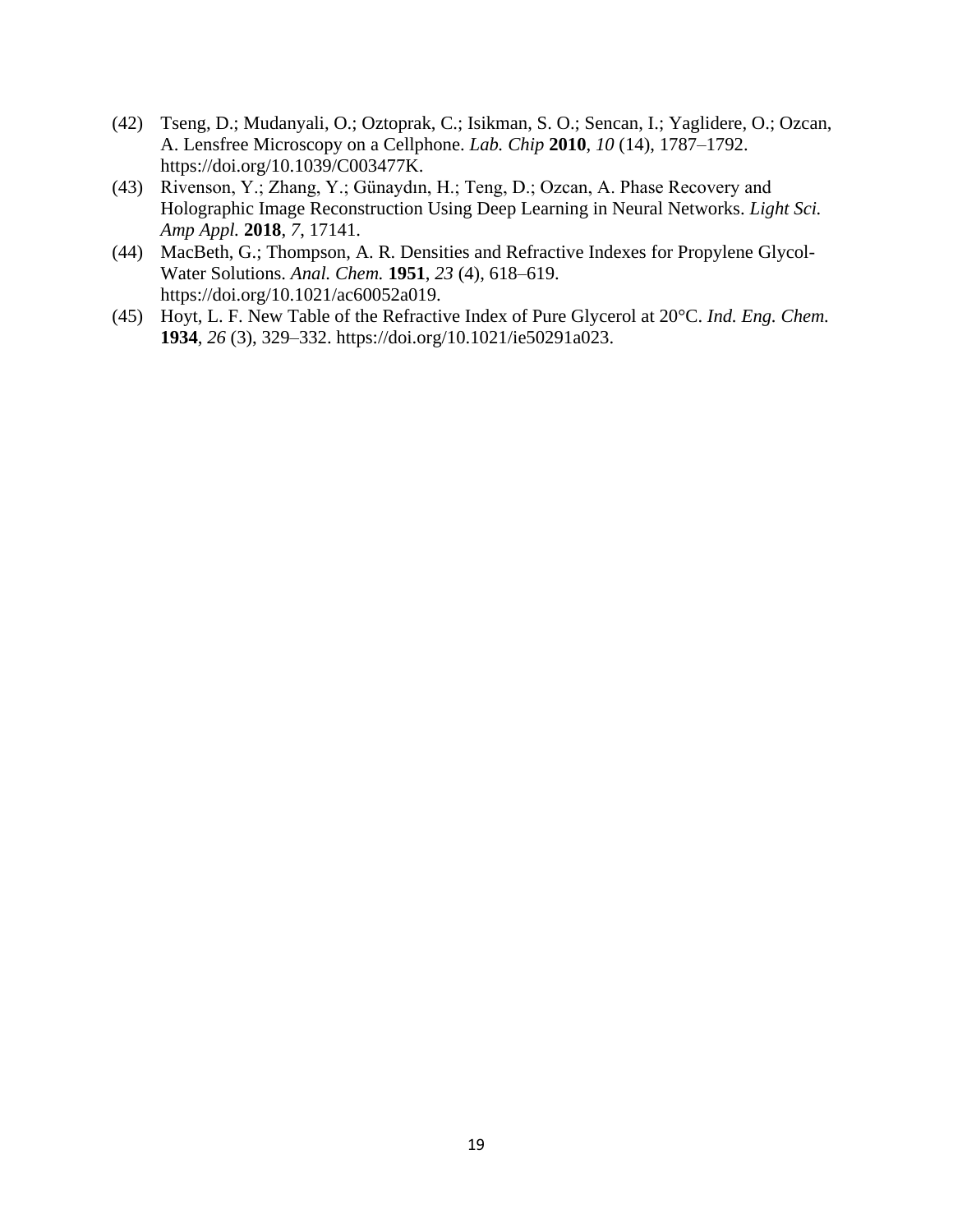## **List of figures**



**Figure 1. Computational imaging system for directly measuring the volatility of e-cig generated aerosols.** A customized puffing machine was used to simulate human puffing of e-cig. Puffing generated e-cig aerosols were sampled by lens-free computational microscopy and the volatility of each captured particle was quantified. **a.** Schematic drawing of the puffing machine and the computational imaging system. **b.** A photograph of the presented system. **c.** A photograph of the computational imaging system, c-Air. **d.** Image processing pipeline for measuring a dynamic particle's volatility.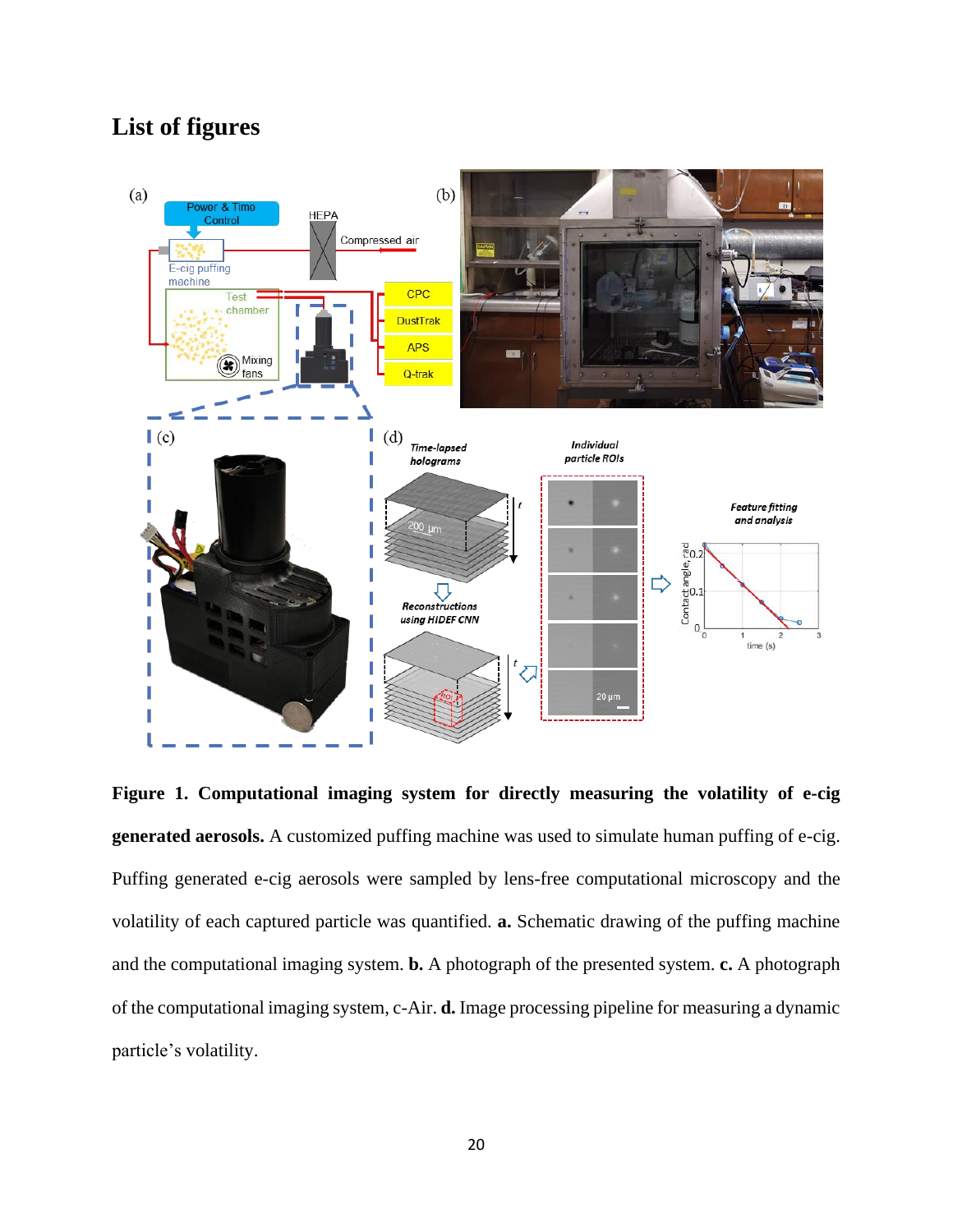

**Figure 2. Volatility measurements and particle size distribution of particles generated by nicotine-free e-liquids with different PG/VG compositions(PG/VG ratio = 100/0, 70/30, 50/50, 30/70 and 0/100). a.** Volatility measurement results of different e-liquids by c-Air and particle number concentration measurements by CPC. **b.** Particle size distributions measured by APS. A log-normal distribution was fitted to each particle size distribution to calculate the mode diameter. The histograms of the measured volatility constants and size distributions can be found in Supplementary Figure S1.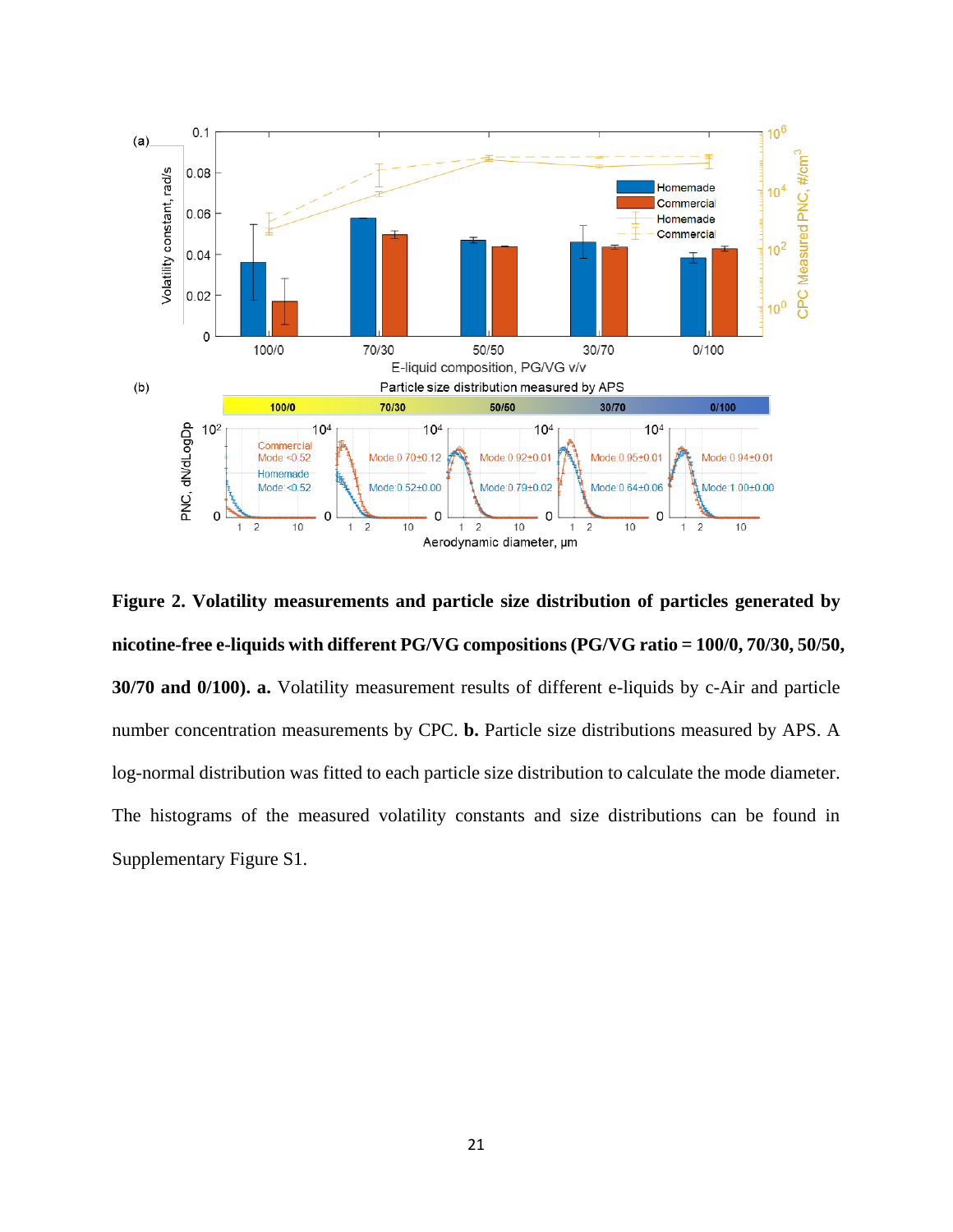

**Figure 3. Volatility measurements of particles generated by puffing homemade e-liquids with different PG/VG compositions (PG/VG ratio = 100/0, 70/30, 50/50, 30/70 and 0/100) and nicotine levels (0%, 1.2% and 2.4%).** Volatility histograms are shown in Supplementary Figure S2.